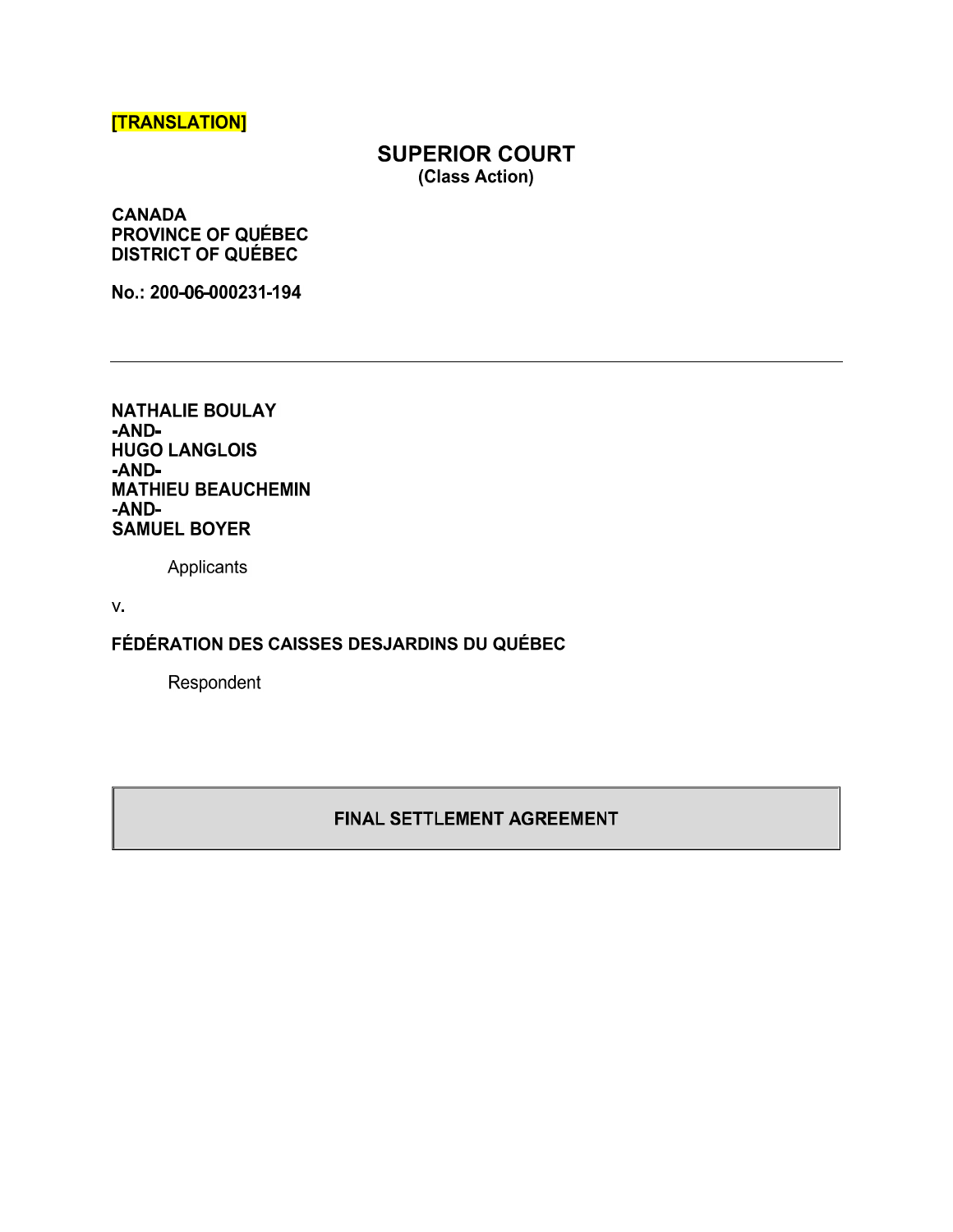# **Contents**

| I.                          |                                                  |  |  |
|-----------------------------|--------------------------------------------------|--|--|
| Ш.                          |                                                  |  |  |
| Ш.                          |                                                  |  |  |
| Α.<br><b>B.</b><br>C.<br>D. |                                                  |  |  |
| IV.                         |                                                  |  |  |
| Α.<br><b>B.</b>             |                                                  |  |  |
| V.                          |                                                  |  |  |
| Α.<br>B.<br>C.<br>D.<br>Ε.  |                                                  |  |  |
|                             |                                                  |  |  |
| VI.                         |                                                  |  |  |
| VII.                        |                                                  |  |  |
| VIII.                       |                                                  |  |  |
| IX.                         | TERMINATION OF THE FINAL SETTLEMENT AGREEMENT 19 |  |  |
| Χ.                          |                                                  |  |  |
|                             |                                                  |  |  |
|                             |                                                  |  |  |
|                             |                                                  |  |  |
|                             |                                                  |  |  |
|                             |                                                  |  |  |
|                             |                                                  |  |  |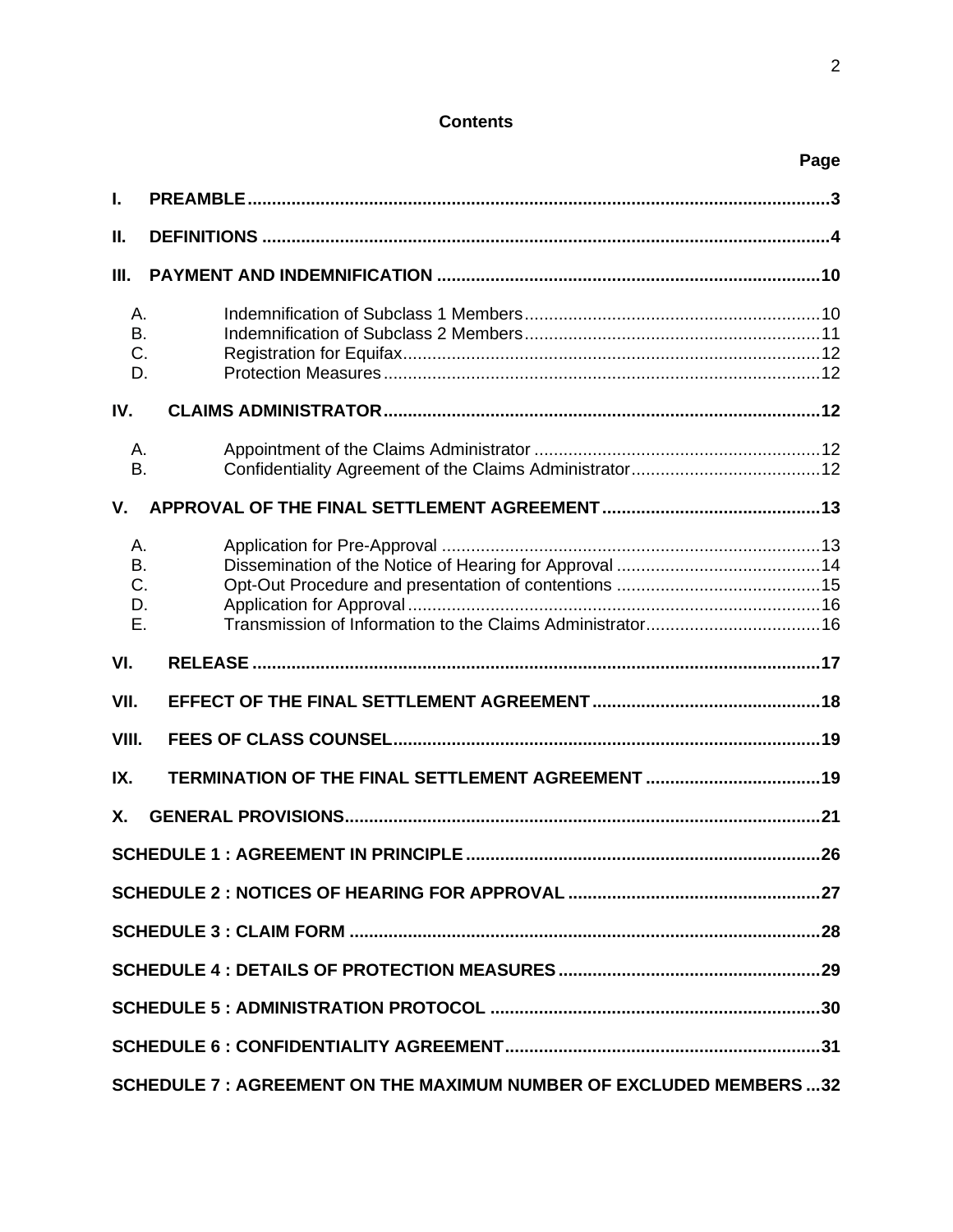#### **I. PREAMBLE**

**WHEREAS** on June 20, 2019, the Fédération des caisses Desjardins du Québec publicly disclosed that its members' and clients' data were leaked by a malicious ex-employee;

**WHEREAS** on June 20, 2019, the Applicant, Nathalie Boulay, filed an application for authorization to institute a class action before the Superior Court of Québec in the district of Québec bearing Court number 200-06-000231-194;

**WHEREAS** on June 21, 2019, the Applicant, Hugo Langlois, filed an application for authorization to institute a class action before the Superior Court of Québec in the district of Montréal bearing Court number 500-06-001009-196;

**WHEREAS** the Applicants are parties to the *Demande modifiée* pour obtenir l'autorisation d'exercer une action collective et pour obtenir le statut de représentants filed in Court number 200-06-000231-194 (*Nathalie Boulay et al. v. Fédération des caisses Desjardins du Québec*), which seeks authorization to institute a class action on behalf of any person included in the following national class:

#### [TRANSLATION]

"Any person whose personal information held by the Fédération des Caisses *Desjardins du Québec was transmitted without authorization following the data breach disclosed publicly on June* 20, 2019."

**WHEREAS** the Applicants are claiming moral and compensatory damages in civil liability and in violation of the *Act respecting the Protection of Personal Information in the Private Sector*, as well as punitive damages under the *Charter of Human Rights and Freedoms*;

**WHEREAS** another proposed class action concerning the Data Breach was filed on June 21, 2019 before the Supreme Court of British Columbia in Court number VIC-S-S-192723 (*Matthew Wenman v. Desjardins Cabinet de Services Financiers et al.*);

**WHEREAS** this Settlement Agreement binds all Class Members across Canada and is intended to settle any claim regarding the Data Breach alleged in the above-mentioned class actions by obtaining indemnities for Class Members and by providing a release on their behalf to Desjardins, the whole in accordance with the terms of this Settlement Agreement;

**WHEREAS** Desjardins declares that it has voluntarily implemented a series of protection measures for its members and clients in the wake of the Data Breach in order to, without limitation, prevent the risk of fraud and identity theft, to reimburse losses related to unauthorized transactions in Desjardins accounts, to assist victims of fraud and identity theft and to reimburse costs related to the identity restoration process and denies that an application for authorization to institute a class action is appropriate in the circumstances;

**WHEREAS** the Parties have agreed to resolve, without admission, in a final and complete manner, the claims of the Applicants and the putative class members they wish to represent;

**WHEREAS** in the course of a mediation before the Honourable François Rolland, former Chief Justice of the Superior Court of Québec, the Parties entered into a Settlement Agreement in Principle on December 6, 2020, a copy of which is attached to this Final Settlement Agreement as **Schedule 1**;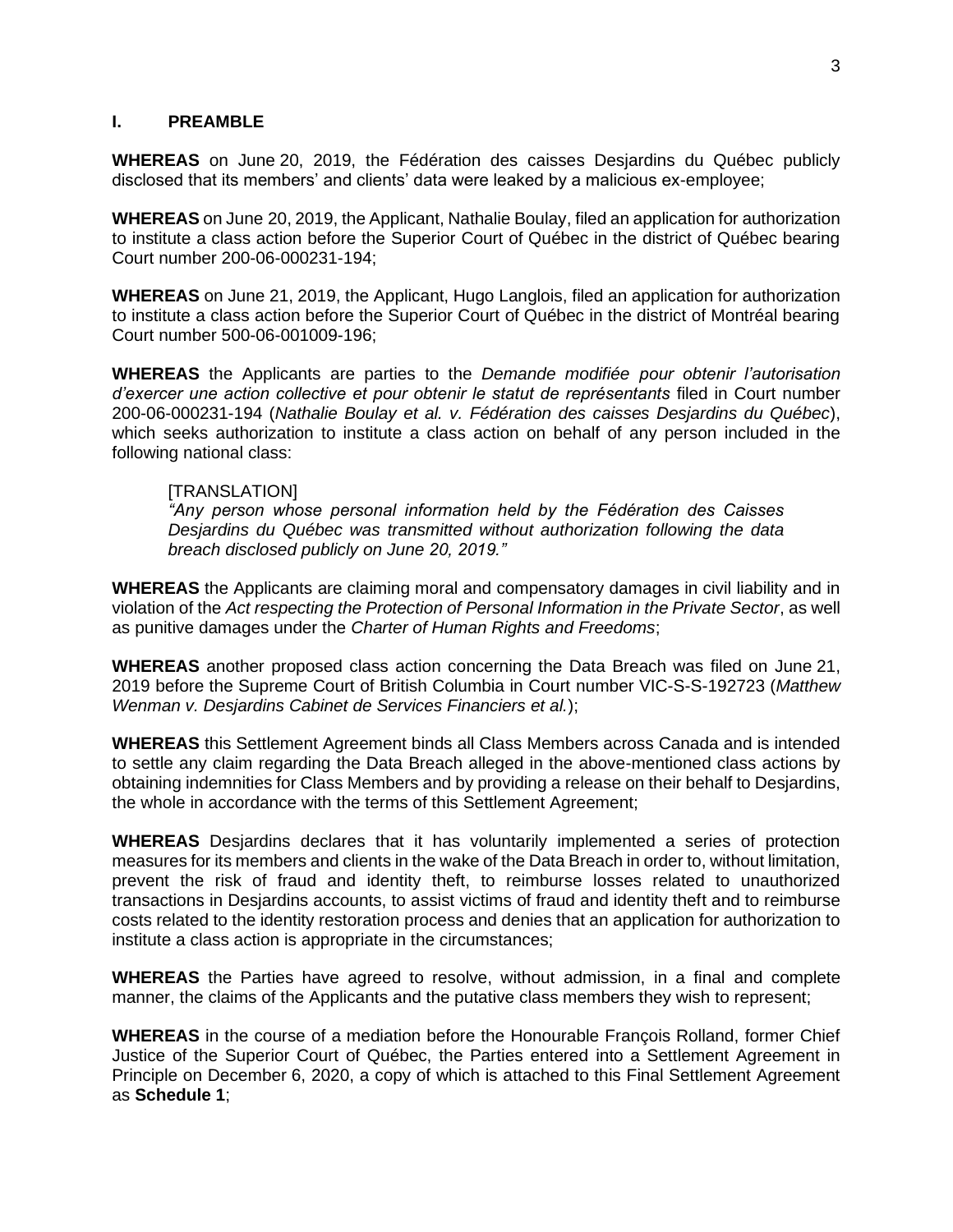**WHEREAS** Class Counsel consider this Final Settlement Agreement to be fair, reasonable and in the best interests of Class Members;

**WHEREAS** this Final Settlement Agreement reflects the terms of the Settlement Agreement in Principle (Schedule 1);

**WHEREAS** the Parties agree that this Final Settlement Agreement constitutes a fair, reasonable and adequate resolution with respect to the claims of Class Members;

**WHEREAS** this Final Settlement Agreement will be submitted to the Court for approval;

**WHEREAS** the Parties agree that the negotiations between the Parties, the conclusion of the Settlement Agreement in Principle and the conclusion of this Final Settlement Agreement, as well as its approval by the Court, shall not constitute an admission of any liability whatsoever on the part of Desjardins, nor the existence of any damage whatsoever, and that they may not, under any circumstances, be used to establish the existence of any liability or damage whatsoever, nor for any other purpose in this class action or any other proceeding or matter;

**IN CONSIDERATION** of the foregoing, together with the agreements, undertakings and releases more fully set forth in this Final Settlement Agreement, the satisfactory and fair nature of which is hereby acknowledged, **THE PARTIES AGREE AS FOLLOWS**:

### **II. DEFINITIONS**

- 1. Unless otherwise provided in this Final Settlement Agreement, the following definitions apply for the purposes of this Final Settlement Agreement. Words used in the singular include the plural and vice versa, unless the context clearly indicates the opposite:
	- a. **4 Administration Protocol**" means the protocol established for the administration of the Claims and the distribution of indemnities to Class Members, the form and content of which are substantially in accordance with **Schedule 5** of the Final Settlement Agreement;
	- b. y**Amended Application for Authorization**z means the *Demande modifiée pour*  obtenir l'autorisation d'exercer une action collective et pour obtenir le statut de *représentants* the filing of which was authorized by the Superior Court of Québec on April 2, 2020 as part of the Class Action bearing Court number 200-06-000231- 194;
	- c. **Annual Limit** means the maximum value of the indemnities that may have to be paid to Subclass 2 Members, based on the claim year and the following declining limits:

| <b>Claim Year</b> | <b>Annual Limit</b> |
|-------------------|---------------------|
| No. 1             | \$27,000,000        |
| No. 2             | \$3,800,000         |
| No. 3             | \$2,000,000         |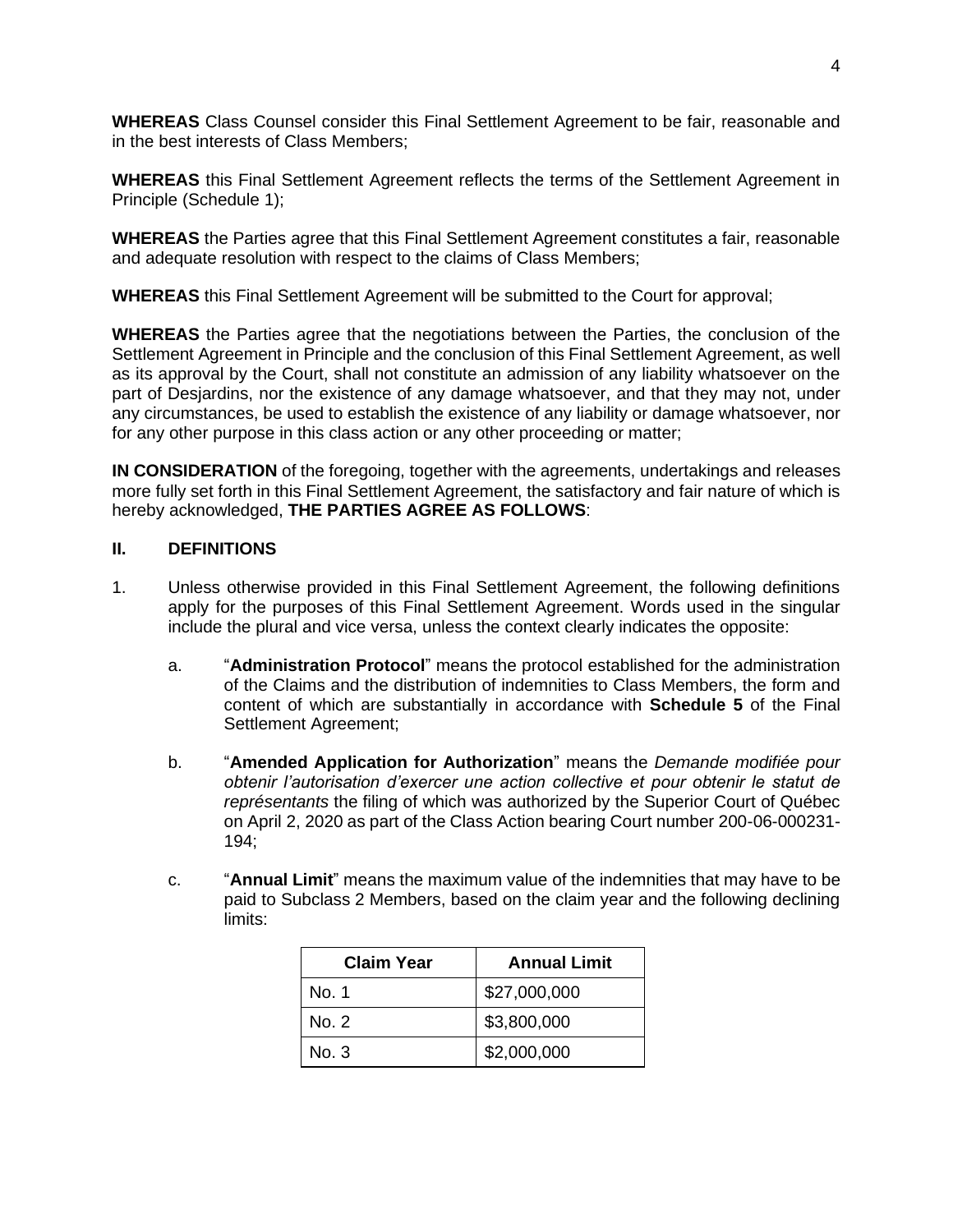- d. **49 yapplicants**" means Nathalie Boulay, Hugo Langlois, Mathieu Beauchemin and Samuel Boyer;
- e. "Application for Approval" means the application for approval of this Final Settlement Agreement (including its Schedules) and the application of Class Counsel for the approval of their legal fees and extrajudicial costs and disbursements (plus applicable taxes), referred to in paragraph 42 of this Final Settlement Agreement;
- f. **Application for Pre-Approval**" means the application referred to in paragraph 30 of this Final Settlement Agreement;
- g. "Approval Date" means the date on which the Approval Judgment is rendered;
- h. **49 "Approval Judgment**" means, as applicable, the judgment of the Court approving the Final Settlement Agreement (including its Schedules) and deciding the application of Class Counsel for approval of their legal fees and extrajudicial costs and disbursements;
- i. **Claim**" means a Claim Form sent to the Claims Administrator;
- j. **Claimant**" means a Class Member who has completed a Claim Form and has sent it to the Claims Administrator;
- k. **Claims Administrator**<sup>"</sup> means the independent claims administrator designated pursuant to paragraph 24 of this Final Settlement Agreement;
- l. **Claim Form**" means the form that Class Members must complete in order to obtain an indemnity under the Final Settlement Agreement, the form and content of which are substantially in accordance with **Schedule 3** of this Final Settlement Agreement;"
- m. **Claim Period for Subclass 1 Members**" means the period of time during which a Subclass 1 member may file a Claim. It shall commence at a time determined individually for each Subclass 1 Member during the Explanatory Notice Period, which shall be the earlier of: (1) the date on which such member receives the Explanatory Notice in accordance with sub-paragraphs 6(a) and (b) of the Administration Protocol (Schedule 5); or, in the alternative, (2) the date of publication of the Explanatory Notice in newspapers in accordance with section 7 of the Administration Protocol (Schedule 5). It ends six (6) months after the end of the Explanatory Notice Period;
- n. y**Claim Period for Subclass 2 Members**z means the period commencing at the beginning of Claim Year No. 1 and ending at the end of Claim Year No. 3;
- o. y**Claim Year No. 1**z means the first period during which each Subclass 2 Member may file a Claim. It begins at a time determined individually for each Subclass 2 Member during the Explanatory Notice Period, which is the earlier of: (1) the date on which such member receives the Explanatory Notice in accordance with subparagraphs 6(a) and (b) of the Administration Protocol (Schedule 5); or, in the alternative, (2) the date of publication of the Explanatory Notice in newspapers in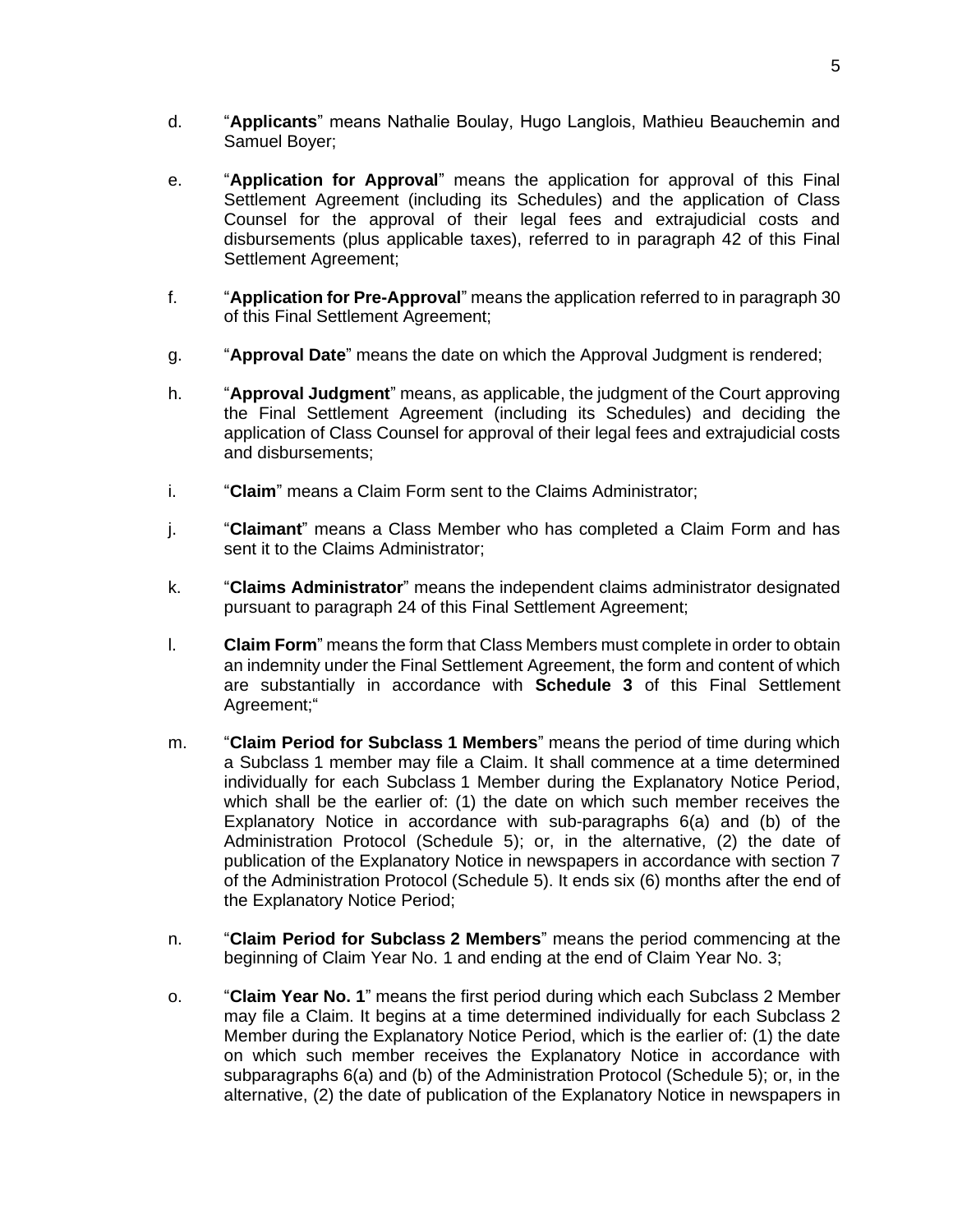accordance with section 7 of the Administration Protocol (Schedule 5). It ends on the same date for all Subclass 2 members, namely one year after the end of the Explanatory Notice Period;

- p. y**Claim Year No. 2**z means, for Subclass 2 members, the year following Claim Year No. 1;
- q. y**Claim Year No. 3**z means, for Subclass 2 Members, the year following Claim Year No. 2;
- r. y**Class**z means the national class described in paragraph 1 of the Amended Application for Authorization, namely [TRANSLATION] "Any person whose personal information held by the Fédération des Caisses Desjardins du Québec was transmitted without authorization following the data breach disclosed publicly on June 20, 2019";
- s. **Class Action**<sup>"</sup> means the applications for authorization to institute class actions filed by the Applicants against Desjardins and other entities, based on the facts alleged in the proceedings filed before the Superior Court of Québec bearing Court numbers 200-06-000231-194 and 500-06-001009-196;
- t. **Class Counsel**" means Siskinds Desmeules LLP and Kugler Kandestin LLP;
- u. **Compensable Actions**" means:
	- i. the registration with Equifax or other monitoring services;
	- ii. the implementation and adjustment of alerts on monitoring services, including fraud alerts;
	- iii. the resolution of any problems or delays that arise during a credit approval application due to the implementation of the monitoring service or a fraud alert;
	- iv. research and/or communications with Desjardins or other sources of information to understand and determine how to protect oneself against the consequences of the Data Breach;
	- v. steps taken to rectify an Identity Theft.
- v. **Court**" means the Superior Court of Québec sitting in the District of Québec;
- w. **"Data Breach**" means the leak of Desjardins members' and clients' data that was publicly disclosed by Desjardins on June 20, 2019, which is covered by the Class Action and the Wenman Class Action;
- x. **The** *Pesjardins* means the Fédération des caisses Desjardins du Québec;
- y. "Desjardins Caisses" means all the Desjardins Caisses that are members of the Fédération des caisses Desjardins du Québec and the Caisse Desjardins Ontario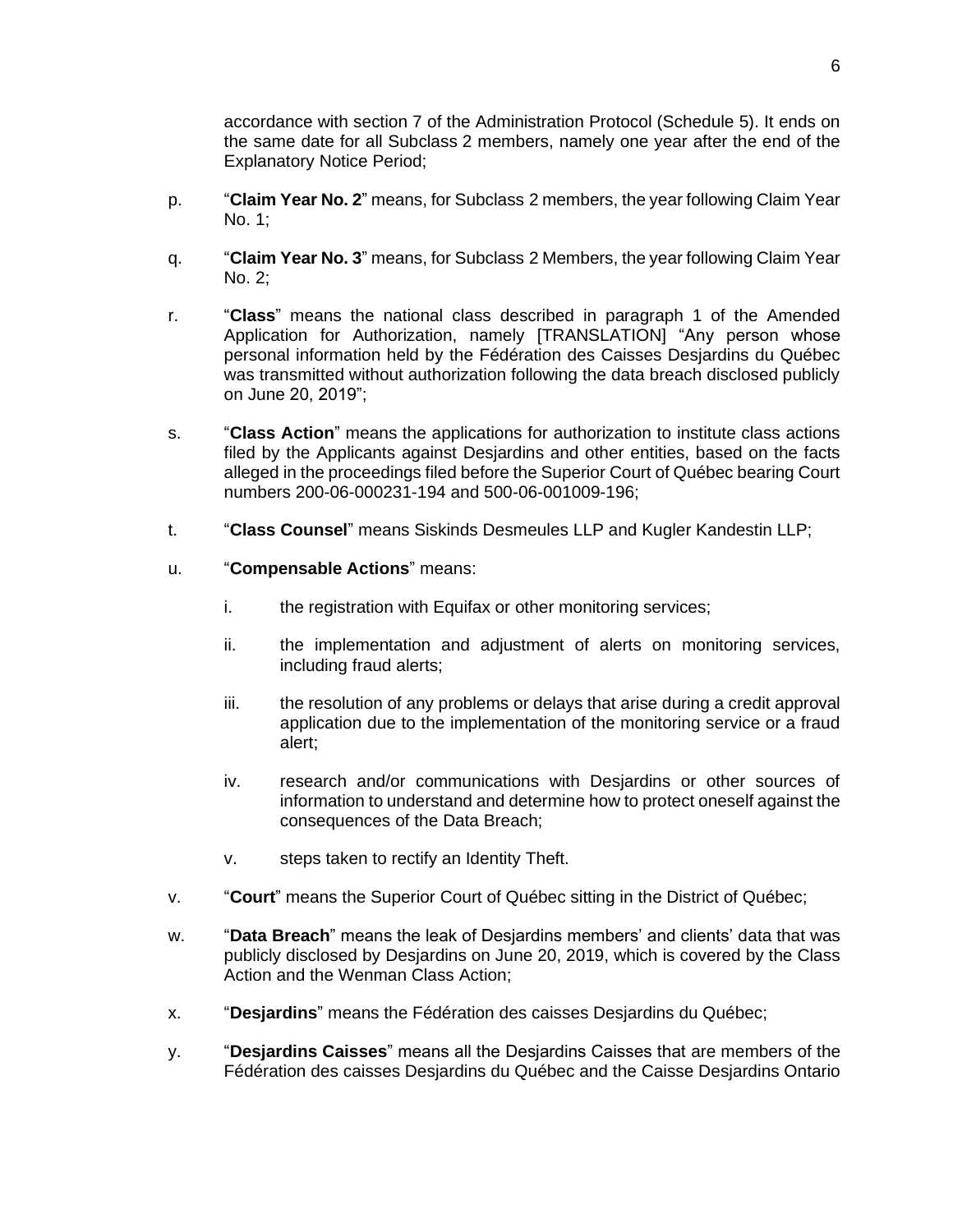Credit Union Inc., as well as any other location of the Fédération des caisses Desjardins du Québec located in Canada;

- z. **"Desjardins Counsel**" means McCarthy Tétrault LLP;
- aa. y**Disclosure**z means the day on which Desjardins publicly announced the Data Breach, i.e., June 20, 2019;
- bb. "Documentary Evidence" means, for the strict purposes of Subclass 2 Members, the objective documentary evidence to demonstrate that the Claimant's Identity Theft is probable, such as emails, letters, statements of account, receipts, invoices, written notices, screenshots, etc. The sole personal declaration of the Claimant, sworn or not, does not constitute Documentary Evidence;
- cc. y**Explanatory Notice**z means the notice intended to inform Class Members of the approval of the Final Settlement Agreement, their right to make a claim and the time limit for doing so, as well as the terms and conditions of the indemnification and administration of the claims provided for therein, the form and content of which is substantially in accordance with **Schedule 8** of this Final Settlement Agreement;
- dd. **Fixplanatory Notice Period**" means the period of time, not to exceed thirteen (13) weeks, commencing on the Start Date of the Explanatory Notice Period, during which the Explanatory Notice of the Final Settlement Agreement shall be provided and published, as set forth in Sections 6 and 7 of the Administration Protocol (Schedule 5);
- ee. **Final Settlement Agreement**" means this Final Settlement Agreement, including its Schedules, between the Parties to settle the Class Action;
- ff. y**Final Report of Administration**z means the written report produced by the Claims Administrator within 90 days after all indemnities have been paid for all Valid Claims, indicating the total amount of indemnities paid in connection with the execution of the Final Settlement Agreement;
- gg. **Fonds d'aide**" means the Fonds d'aide aux actions collectives established under the Act respecting the Fonds d'aide aux actions collectives, CQLR c. F-3.2.0.1.1;
- hh. "Identity Theft" means the act of committing fraud by gathering and using a person's personal information, unduly and without the person's knowledge and by pretending to be that person. Identity Theft excludes fraudulent transactions on a credit card that was lawfully obtained by a Class Member, but includes the following transactions:
	- i. Opening of illegitimate financing or products, such as false enrolment for a banking product (e.g., financing) or a non-banking service (e.g., cellular);
	- ii. Account takeover by a person who has sufficient personal information to circumvent authentication mechanisms and modify the information allowing access to and trading in the account.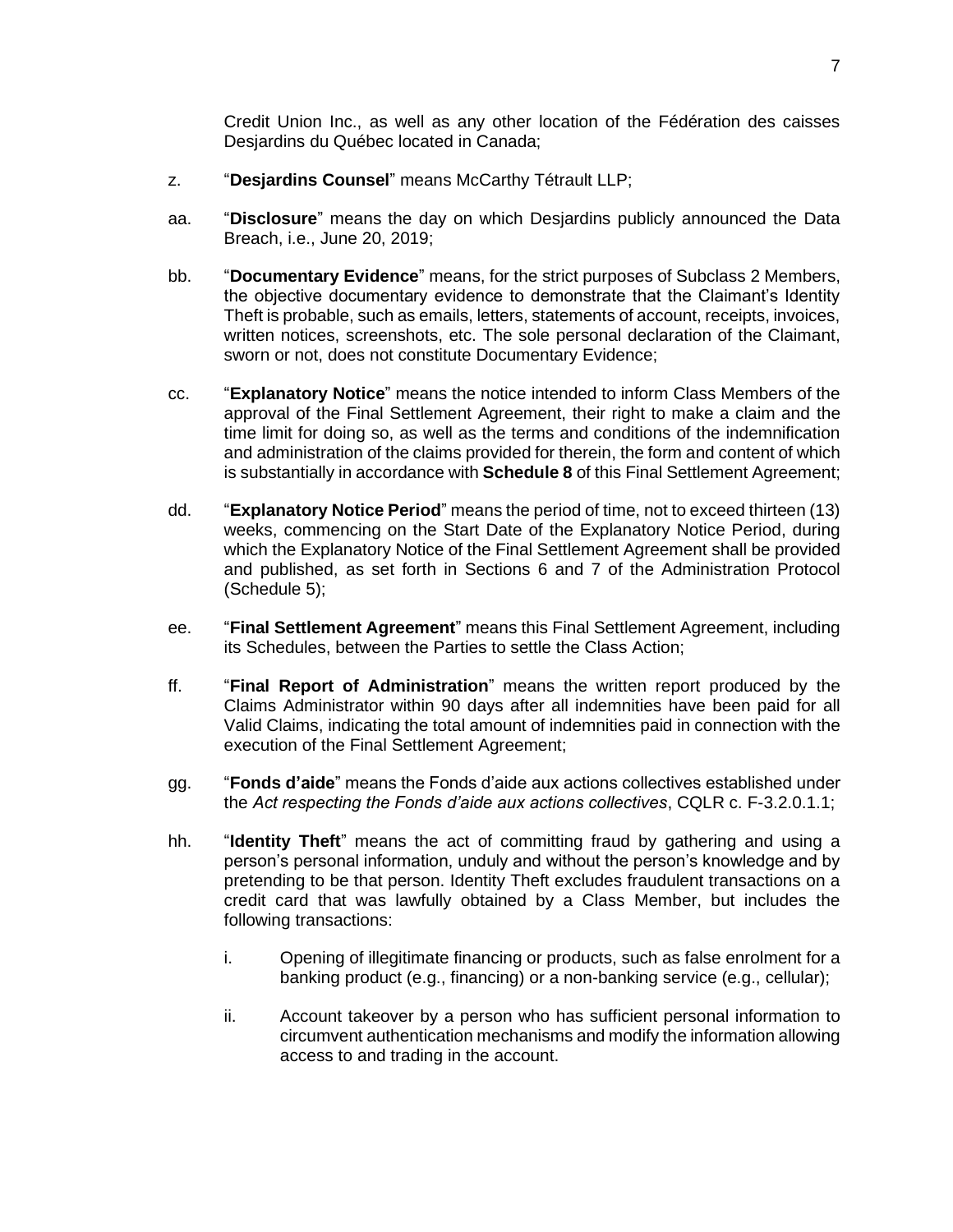- ii. **yinvalid Claim**" or "Rejected Claim" means the rejected Claim or the Claim deemed invalid by the Claims Administrator at the end of or during the claims processing process provided for in the Final Settlement Agreement and which will not be entitled to compensation provided for in the Final Settlement Agreement;
- ji. **Wotice of Approval Hearing**" means the notice informing Class Members of the hearing for the approval of the Final Settlement Agreement and the legal fees and extrajudicial costs and disbursements of Class Counsel, the form and content of which is substantially in accordance with **Schedule 2** of this Final Settlement Agreement;
- kk. **"Opt-Out Right**" means the right of a Class Member to opt-out from the Class Action in accordance with section 580 of the *Code of Civil Procedure*, such that said class member will not be entitled to benefit from this Final Settlement Agreement;
- II. **Parties**" means Desjardins and the Applicants;
- mm. "Pre-Approval Judgment" means the judgment of the Court approving the application that Class Counsel will file in accordance with paragraphs 30 to 32 of the Final Settlement Agreement;
- nn. **Protection Measures**" means the protection measures voluntarily implemented by Desjardins, for its members and clients in the wake of the Disclosure, including without limitation, protection of all assets and accounts held at Desjardins, the possibility of registering for Equifax's credit monitoring service for a period of five years, the possibility of accessing, at no cost, TransUnion's credit rating and credit record on the online AccèsD platform, and accompanying measures for identity restoration, as appears in **Schedule 4** of the Final Settlement Agreement;
- oo. y**Releasees**z means the Applicants and all Class Members, as well as their respective heirs, liquidators, successors, representatives, agents, attorneys, tutors, curators and assigns, and in the case of legal persons, with respect to a claim that they may have under the Final Settlement Agreement, their respective past, present or future subsidiaries, affiliated companies, related companies, divisions, associates, partners, insurers, predecessors, successors, assigns, officers, directors, agents, managers, members, servants, employees, lawyers, consultants, representatives, attorneys and subcontractors;
- pp. "Released Claims" means all recourses, demands, actions, causes of actions, claims, whether collective, individual or otherwise, personal or by subrogation, seeking orders of any kind (including injunctive relief) and/or damages of any kind (including compensatory, punitive or other damages), including interest, additional indemnities, costs, expenses, expert fees, penalties and legal fees (including Class Counsel fees), known or unknown, anticipated or unanticipated, alleged or not, actual or contingent and liquidated or unliquidated, relating in any way to the Data Breach, the allegations of the Class Action and the supporting exhibits and the allegations of the Wenman Class Action and the supporting exhibits, that the Releasees may have against the Released Parties;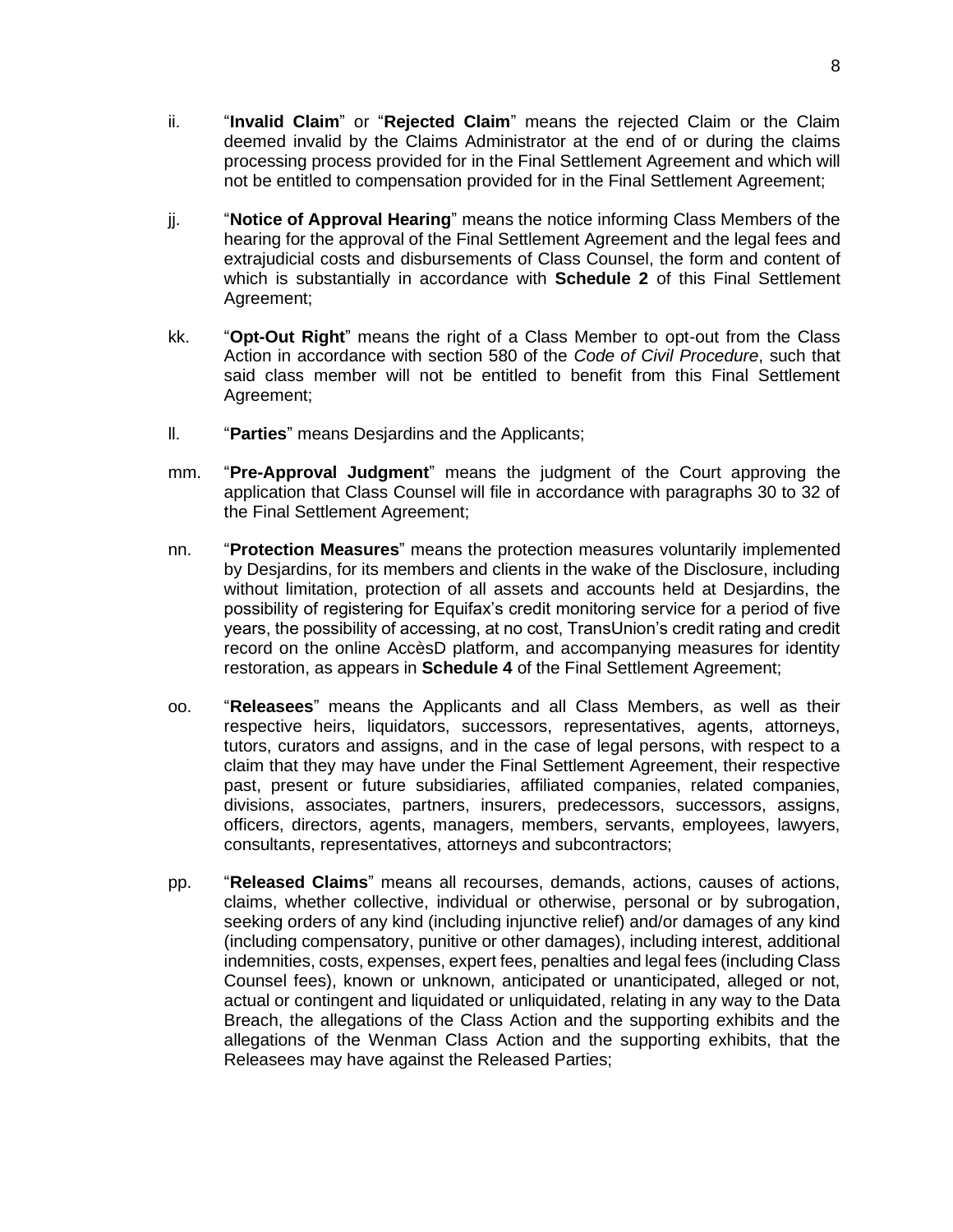- qq. y**Released Parties**z means Desjardins, all the Desjardins Caisses, the Caisse Desjardins Ontario Credit Union Inc. and all the Desjardins Group entities, as well as their respective past, present and future subsidiaries, affiliated companies, related companies, divisions, associates, partners, insurers, predecessors, successors, assigns, officers, directors, agents, managers, members, servants, employees, lawyers, consultants, representatives, attorneys and subcontractors and heirs;
- rr. **Settlement Agreement in Principle**" means the agreement in principle entered into on December 6, 2020 by Class Counsel and Desjardins Counsel as part of a mediation before the Honourable François Rolland, attached to this Final Settlement Agreement as **Schedule 1**;
- ss. **"Start Date of the Explanatory Notice Period**" means the first Business Day of the Explanatory Notice Period, as ordered in the Approval Judgment, which shall be at least 30 days after the Approval Date, unless the Approval Judgment is appealed, in which case the Start Date of the Explanatory Notice Period shall be suspended by the Court if Desjardins so requests;
- tt. **Subclass 1**<sup>*n*</sup> means the subclass consisting of all Class Members;
- uu. <sup>"</sup>Subclass 2" means the subclass consisting of Class Members who have been or will be the subject of an Identity Theft since the Data Breach;
- vv. y**Subclass 1 Limit**z means the maximum value of the indemnities that may be required to be paid to the Subclass 1 Members, i.e., \$168,052,500;
- ww. **"Subclass 2 Limit**" means the maximum value of the indemnities that may be required to be paid to Subclass 2 Members, i.e., \$32,800,000;
- xx. **Total Limit of Indemnification**" means the maximum value of the indemnities that may be required to be paid to Class Members for the purposes of the Class Action, i.e., the amount of \$200,852,500 (corresponding to the amount of the Subclass 1 Limit and the Subclass 2 Limit);
- yy. y**Valid Claim**z means the Claim of a Subclass 1 Member filed during the Claim Period for Subclass 1 Members and/or the Claim of a Subclass 2 Member filed during the Claim Period for Subclass 2 Members, which is deemed valid and accepted by the Claims Administrator upon completion of the claims process set forth in the Final Settlement Agreement, and which will entitle the Claimant to an indemnity under the Final Settlement Agreement;
- zz. **Wenman Class Action**" means the class action instituted by Matthew Wenman against Desjardins and other related entities based on the facts alleged in the proceedings filed before the Supreme Court of British Columbia in Court number VIC-S-S-192723 (*Matthew Wenman v. Matthew Wenman v. Desjardins Cabinet de Services Financiers Inc. et al.*);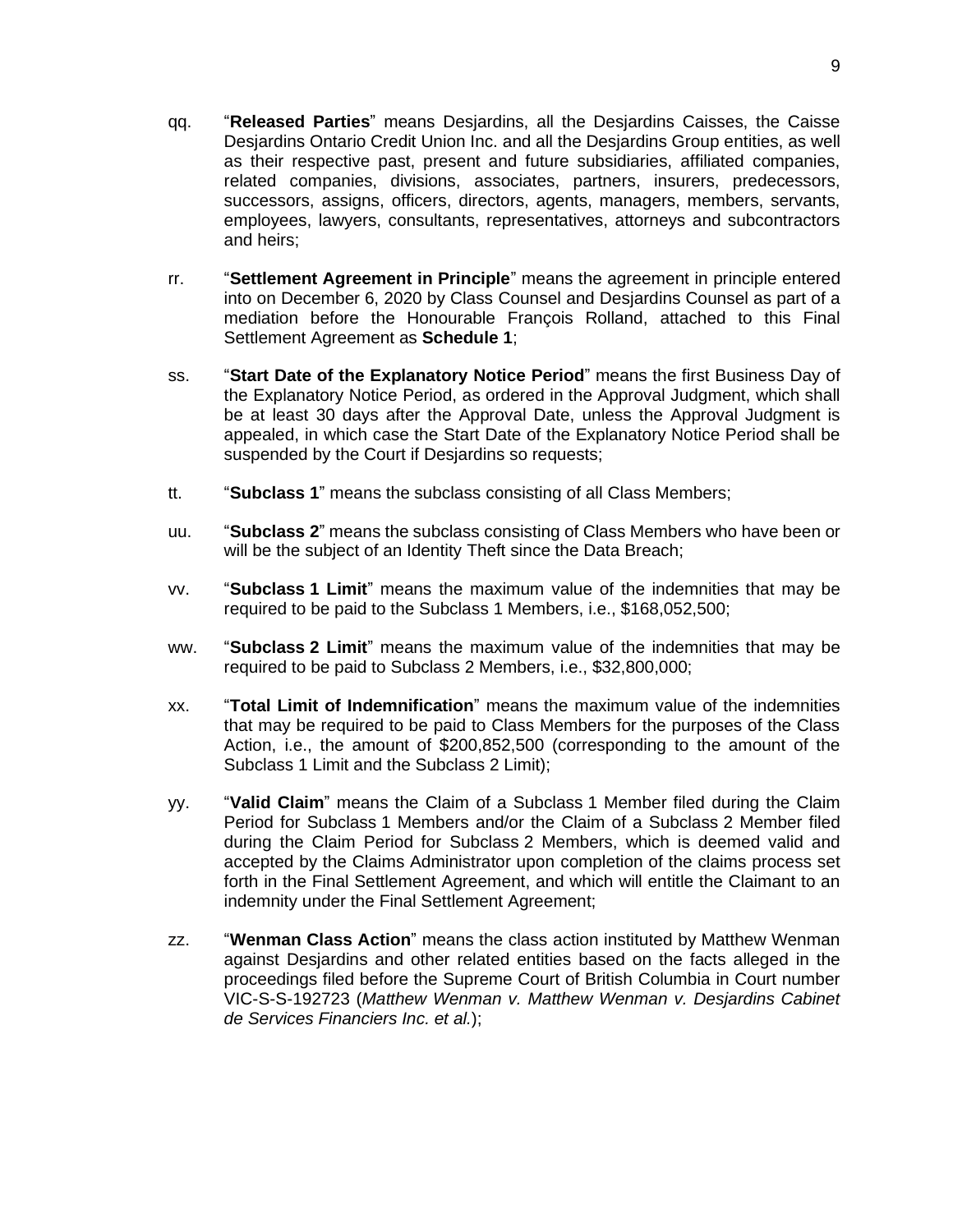### **III. PAYMENT AND INDEMNIFICATION**

- 2. The indemnities provided for in the Final Settlement Agreement will be paid to the Subclass 1 Members and Subclass 2 Members who send Valid Claims to the Claims Administrator.
- 3. The indemnities payable to Subclass 1 Members and Subclass 2 Members will be distributed at the end of the claims process provided for in the Administration Protocol (Schedule 5), subject to the approval of the Court.
- 4. The indemnities paid pursuant to the Final Settlement Agreement include all damages, interest and additional indemnity.
- 5. The recovery provided for in the Final Settlement Agreement is an individual recovery for both Subclass 1 Members and Subclass 2 Members.
- 6. It is understood that the Fonds d'aide will take the percentage identified in subsection 1(3)(a) of the Regulation respecting the percentage withheld by the Fonds d'aide aux *actions collectives*, i.e., 2% of any individual claim made by Class Members.

### **A. Indemnification of Subclass 1 Members**

- 7. Each Subclass 1 Member who has submitted a Valid Claim will receive compensation for the loss of time incurred in connection with the Data Breach.
- 8. Only Subclass 1 Members who have filed a Valid Claim for the time spent on Compensable Actions for 30 minutes or more will be entitled to compensation.
- 9. The loss of time for Subclass 1 Members will be compensated on an hourly basis of \$18.00.
- 10. Subclass 1 Members may submit a Claim for a maximum loss of time of 5 hours, which corresponds to a maximum indemnity of \$90.00.
- 11. Each Subclass 1 Member may submit only one Claim as a Subclass 1 Member and shall not be entitled to any other form of indemnity or claim (other than those provided for under the Protection Measures and/or the registration for Equifax, as the case may be), subject to also having a Valid Claim as a Subclass 2 Member in accordance with paragraph 15 of the Final Settlement Agreement;
- 12. Subclass 1 Members will be entitled to compensation for the loss of time in increments of 30 minutes, as set out in Table 1 below:

| <b>Loss of time</b>    | <b>Compensation:</b> |  |
|------------------------|----------------------|--|
| $<$ 30 min             | \$0                  |  |
| $30 \text{ min} < 1$ h | \$9.00               |  |
| 1 < 1.5                | \$18.00              |  |

### **TABLE 1**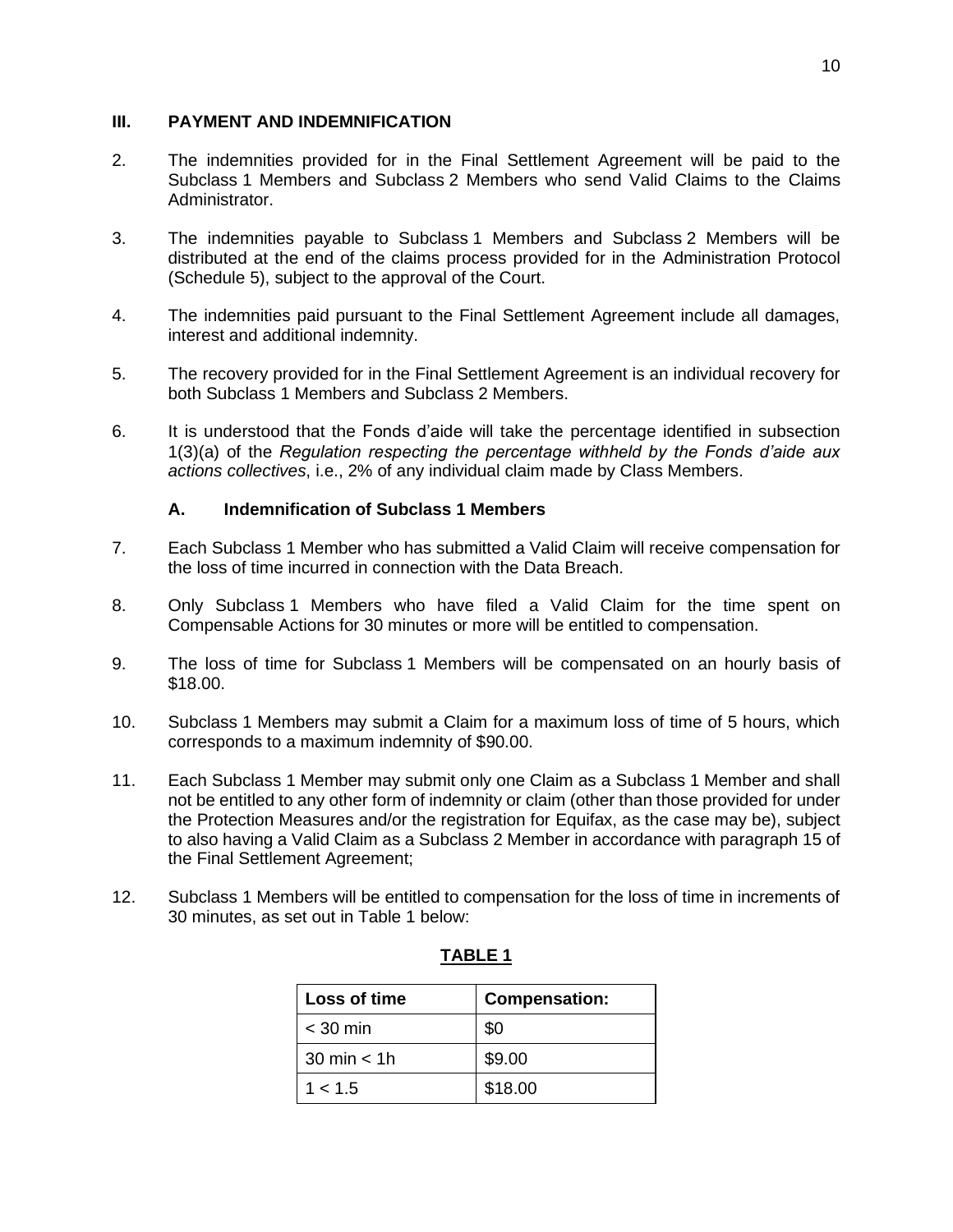| 1.5 < 2  | \$27.00 |
|----------|---------|
| 2 < 2.5  | \$36.00 |
| 2.5 < 3  | \$45.00 |
| 3 < 3.5  | \$54.00 |
| 3.5 < 4  | \$63.00 |
| 4 < 4.5  | \$72.00 |
| 4.5 < 5  | \$81.00 |
| $\geq 5$ | \$90.00 |

- 13. If the total of the Valid Claims of Subclass 1 Members exceeds the Subclass 1 Limit, the amount thereof will be paid on a pro-rata basis of the total of the Valid Claims of Subclass 1 Members.
- 14. If the total of the Valid Claims of Subclass 1 Members does not exceed the Subclass 1 Limit, the difference between the Subclass 1 Limit and the total amount of the Valid Claims of the Subclass 1 Members will not have to be disbursed by Desjardins.

### **B. Indemnification of Subclass 2 Members**

- 15. Each Subclass 2 member who has submitted a Valid Claim will be entitled to a lump sum indemnity of \$1,000, subject to the claims process and terms set out in the Administration Protocol, Schedule 5 of the Final Settlement Agreement.
- 16. Each Subclass 2 Member may submit only one Claim as a Subclass 2 Member and shall not be entitled to any other form of indemnity or claim (other than those provided for under the Protection Measures and/or the registration for Equifax, as the case may be), except the indemnity that the Subclass 2 Member may receive as a Subclass 1 Member in accordance with paragraphs 7 to 14 of the Final Settlement Agreement.
- 17. If the total amount of the Valid Claims received from Subclass 2 Members exceeds the Annual Limit for a given Claim Year, the amount thereof will be paid on a pro-rata basis of the Valid Claims filed during that Claim Year by Subclass 2 Members.
- 18. If the total amount of the Valid Claims received from Subclass 2 Members does not exceed the Annual Limit for a given Claim Year, the difference between the Annual Limit and the total amount of the Valid Claims filed by Subclass 2 Members for that given Claim Year will not have to be disbursed by Desjardins.
- 19. Notwithstanding paragraphs 17 and 18 of the Final Settlement Agreement, if the total of the Valid Claims received during Claim Year No. 1 exceeds the Annual Limit for Claim Year No. 1, and the Annual Limit for Claim Year No. 2 and/or Claim Year No. 3 are not reached, the difference between the Annual Limit for Claim Year No. 2 and/or Claim Year No. 3 and the total amount of the Valid Claims of Subclass 2 Members filed during these respective periods will be paid to those Subclass 2 Members who submitted a Valid Claim for Claim Year No. 1, up to the amount of the difference between the amount of \$1,000 and the indemnity paid in Claim Year No. 1.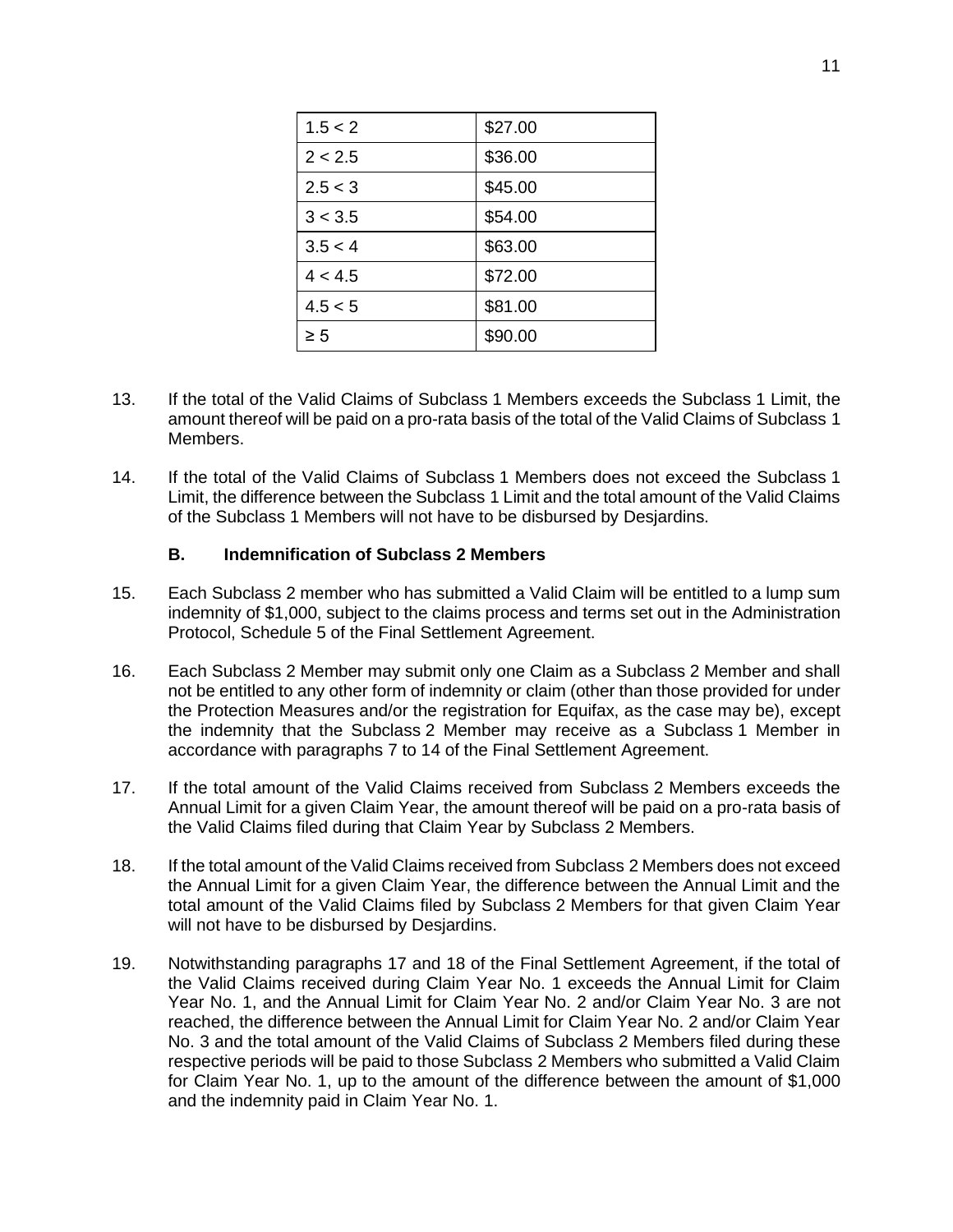## **C. Registration for Equifax**

- 20. For the period beginning on the Start Date of the Explanatory Notice Period and ending one (1) year after the end of the Explanatory Notice Period, a Class member is entitled to register, at Desjardins' expense, for the credit monitoring service provided by Equifax for a period of five (5) years if the Class Member has not already subscribed to such service before the Start Date of the Explanatory Notice Period. For greater certainty, Desjardins will allow such member to register for the Equifax credit monitoring service on the same terms and conditions as those applicable to Class Members who registered for this service prior to the Start Date of the Explanatory Notice Period.
- 21. Desjardins will not modify the registration of Class Members who have already taken advantage of the registration for Equifax's credit monitoring service on the Start Date of the Explanatory Notice Period, thereby ensuring that they continue to benefit from Equifax's credit monitoring service for a period of five  $(5)$  years, free of charge, from the date of their registration.

# **D. Protection Measures**

22. Class Members are entitled to benefit from the Protection Measures for a period of at least five (5) years following the Start Date of the Explanatory Notice Period.

# **IV. CLAIMS ADMINISTRATOR**

# **A. Appointment of the Claims Administrator**

- 23. The Claims of Class Members will be processed and administered by the Claims Administrator in accordance with the Final Settlement Agreement, including the Administration Protocol (Schedule 5). The Claims Administrator acts as an independent officer of justice who remains subject to the Court's oversight and supervision.
- 24. The Claims Administrator chosen by mutual agreement of the Parties is RicePoint Administration Inc.
- 25. The fees and expenses of the Claims Administrator will be borne by Desjardins, in addition to any other amount payable under this Final Settlement Agreement.

## **B. Confidentiality Agreement of the Claims Administrator**

- 26. It is understood that the Claims Administrator shall maintain the confidentiality of all the terms of the Final Settlement Agreement and shall not disclose them without the prior consent of Class Counsel and Desjardins Counsel, or to the extent required to give effect to the terms of the Final Settlement Agreement, or when otherwise required by law.
- 27. Any information provided to the Claims Administrator by a Claimant, Class Counsel, or Desjardins Counsel will only be used to implement and administer the claims process, and to assess and consider the eligibility of the Claims submitted under the Final Settlement Agreement. Information relating to a Claimant will be kept strictly confidential and private and will not be disclosed without the Claimant's express written consent.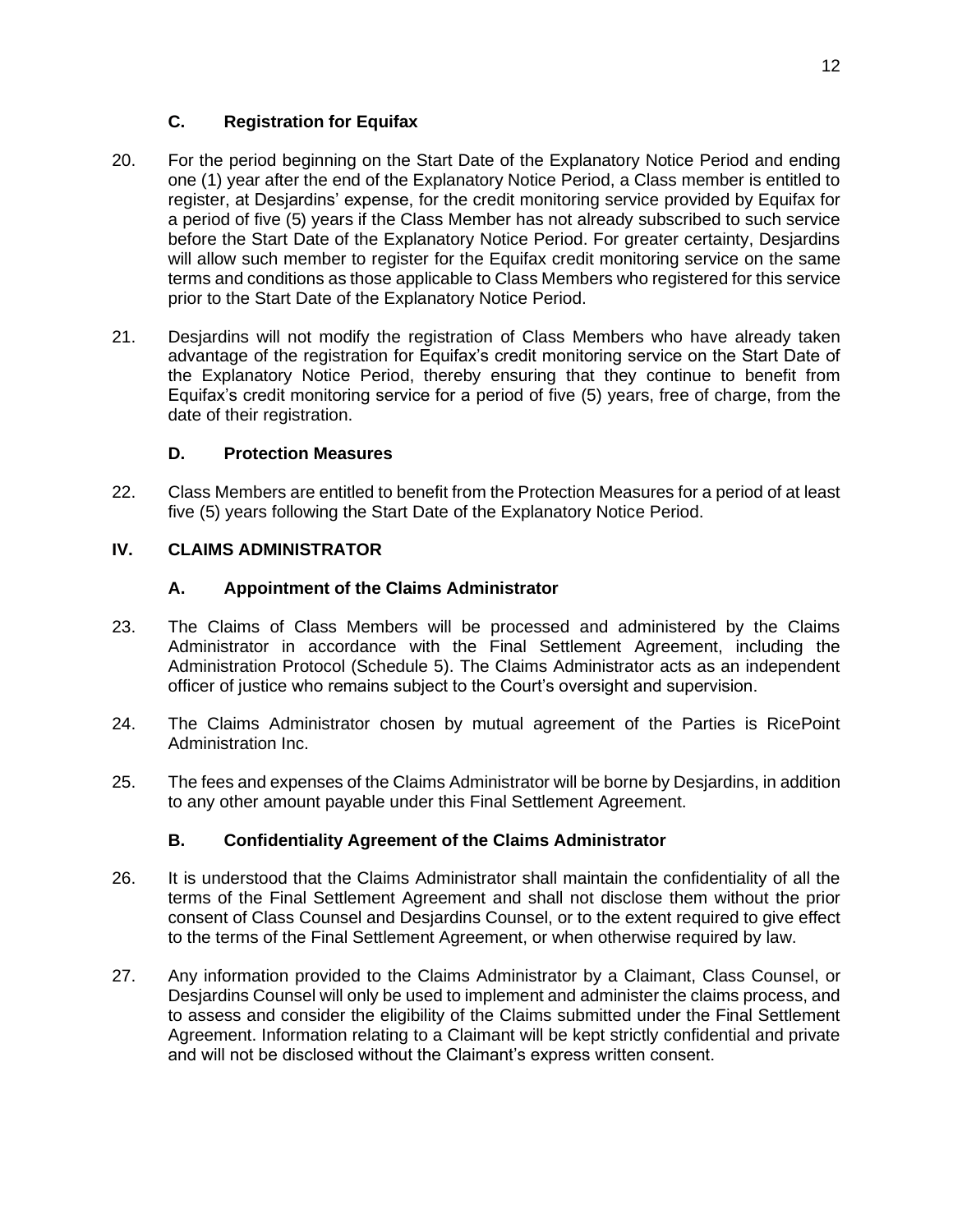## **V. APPROVAL OF THE FINAL SETTLEMENT AGREEMENT**

- 28. The Parties and their attorneys will make every effort to implement the Final Settlement Agreement.
- 29. The Parties undertake to collaborate and implement the efforts and means required to ensure that the Final Settlement Agreement is approved and given full effect. To this end, the Parties undertake to jointly make a submission before the Court that the Final Settlement Agreement is fair and reasonable, and that it was concluded in the best interests of Class Members.

## **A. Application for Pre-Approval**

- 30. Class Counsel will file an Application for Pre-Approval to obtain orders from the Court:
	- a. Authorizing the Class Action for the purpose of approving the Final Settlement Agreement only and with respect to the following common issue: [TRANSLATION] "Regarding the Data Breach, did Desjardins breach its obligations and, if so, are *the Class Membe*rs entitled to compensation?"
	- b. Appointing the Applicants as representatives in the Class Action for approval of the Final Settlement Agreement only;
	- c. Defining the Class for approval of the Final Settlement Agreement only;
	- d. Establishing the procedure to be followed by Class Members who wish to exercise their Opt-Out Right;
	- e. Setting the deadline for exercising the Opt-Out Right at 60 days from the date of the Pre-Approval Judgment (**Schedule 2**);
	- f. Establishing the procedure to be followed by Class Members who wish to assert their contentions regarding the Final Settlement Agreement and within what time frame;
	- g. Provisionally appointing RicePoint Administration Inc. as the Claims Administrator as of the date of the Pre-Approval Judgment for the purpose of permitting RicePoint to advise Class Members regarding the Notice of Approval Hearing, the exercise of the Opt-Out Right, and the procedures Class Members must follow to pursue their claims regarding the Final Settlement Agreement;
	- h. Approving, substantially, the form, content and methods of dissemination of the Notice of Approval Hearing, it being understood that, subject to the Court's approval, the Notice of Approval Hearing will be published in each of the following newspapers:
		- *i. La Presse +;*
		- *ii. Le Devoir;*
		- *iii. Le Journal de Montréal;*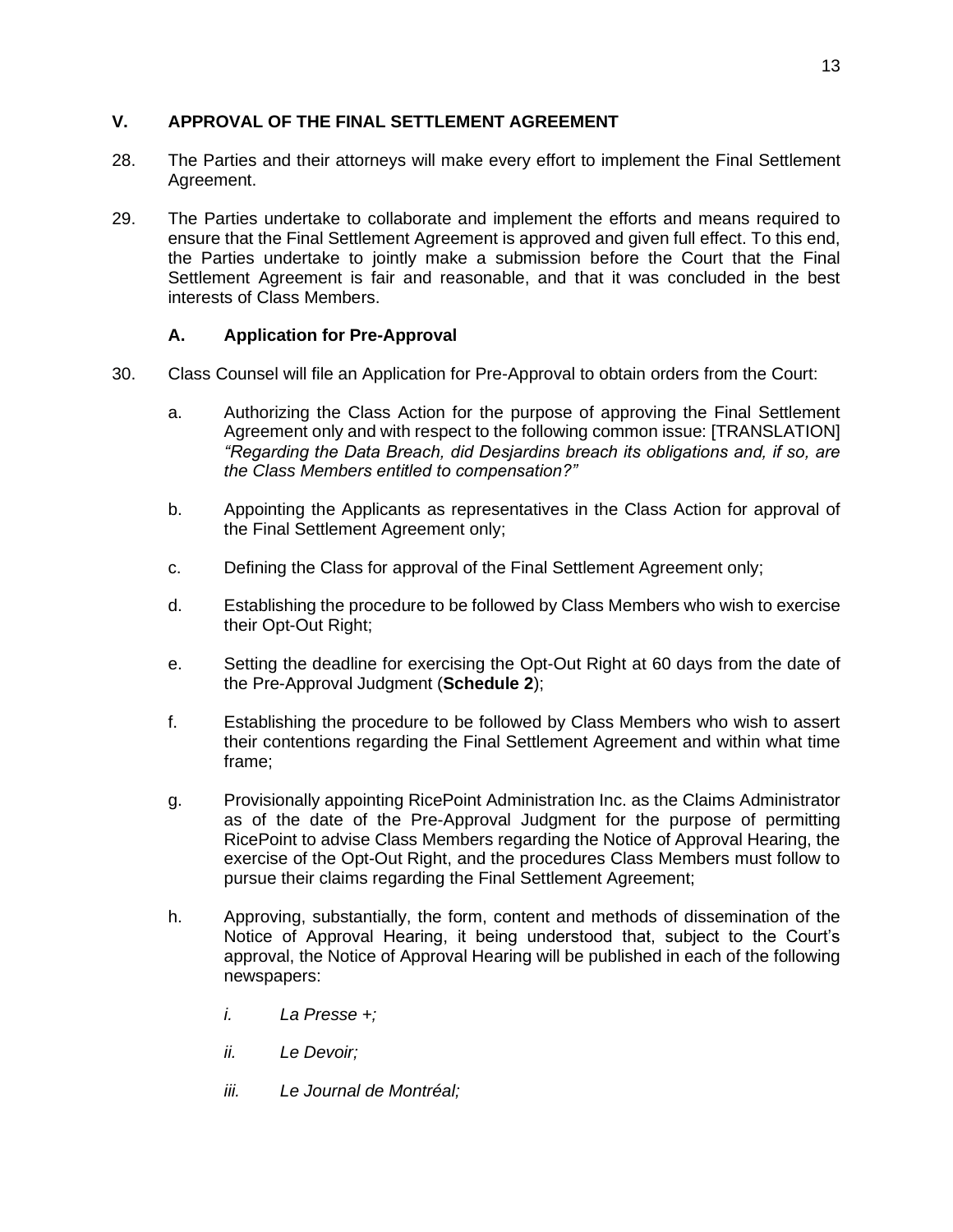- *iv. Le Journal de Québec;*
- *v. The Montreal Gazette;*
- *vi. The National Post;*
- *vii. Local newspapers for the Québec regions, namely:* 
	- *1) Le Droit (Gatineau);*
	- *2)* La Voix de L'Est (Granby);
	- *3) La Tribune (Sherbrooke);*
	- *4) Le Nouvelliste (Trois-Rivières);*
	- *5) Le Quotidien (Saguenay);*
- *viii. The Vancouver Sun;*
- *ix. The Victoria Times-Colonist.*
- 31. Class Counsel will submit to Desjardins Counsel a draft of the Application for Pre-Approval Counsel and a draft of the judgment for comments fifteen (15) days before the expected date of notification. Class Counsel agree to consider in good faith the bona fide comments submitted by Desjardins Counsel in connection with the Application for Pre Approval.
- 32. The Applicants will make every effort to submit the Application for Pre-Approval as soon as possible subject to the Court's availability.
- 33. Until the Application for Pre-Approval is filed, the Parties, Class Counsel and Desjardins Counsel will maintain the confidentiality of all the terms of the Final Settlement Agreement and will not disclose them without the prior consent of Class Counsel and Desjardins Counsel, or to the extent required to give effect to the terms of the Final Settlement Agreement, or when otherwise required by law.
- 34. Following the filing of the Application for Pre-Approval, the Parties, Class Counsel and Desjardins Counsel undertake to limit their direct or indirect public statements regarding the Class Action and the Final Settlement Agreement, whether on social media or in response to requests for information and interviews from the media, to statements that explain, promote and/or approve the virtues of the Final Settlement Agreement or which comply with the content of the Notice of Approval Hearing and/or Explanatory Notice. The Applicants and Class Counsel will not take any action or make any statement, directly or indirectly, that may imply that the Final Settlement Agreement constitutes an admission of liability or the veracity of the allegations of the Class Action.

### **B. Dissemination of the Notice of Approval Hearing**

35. Within 30 days of the Pre-Approval Judgment, the Notice of Approval Hearing (Schedule 2) will be: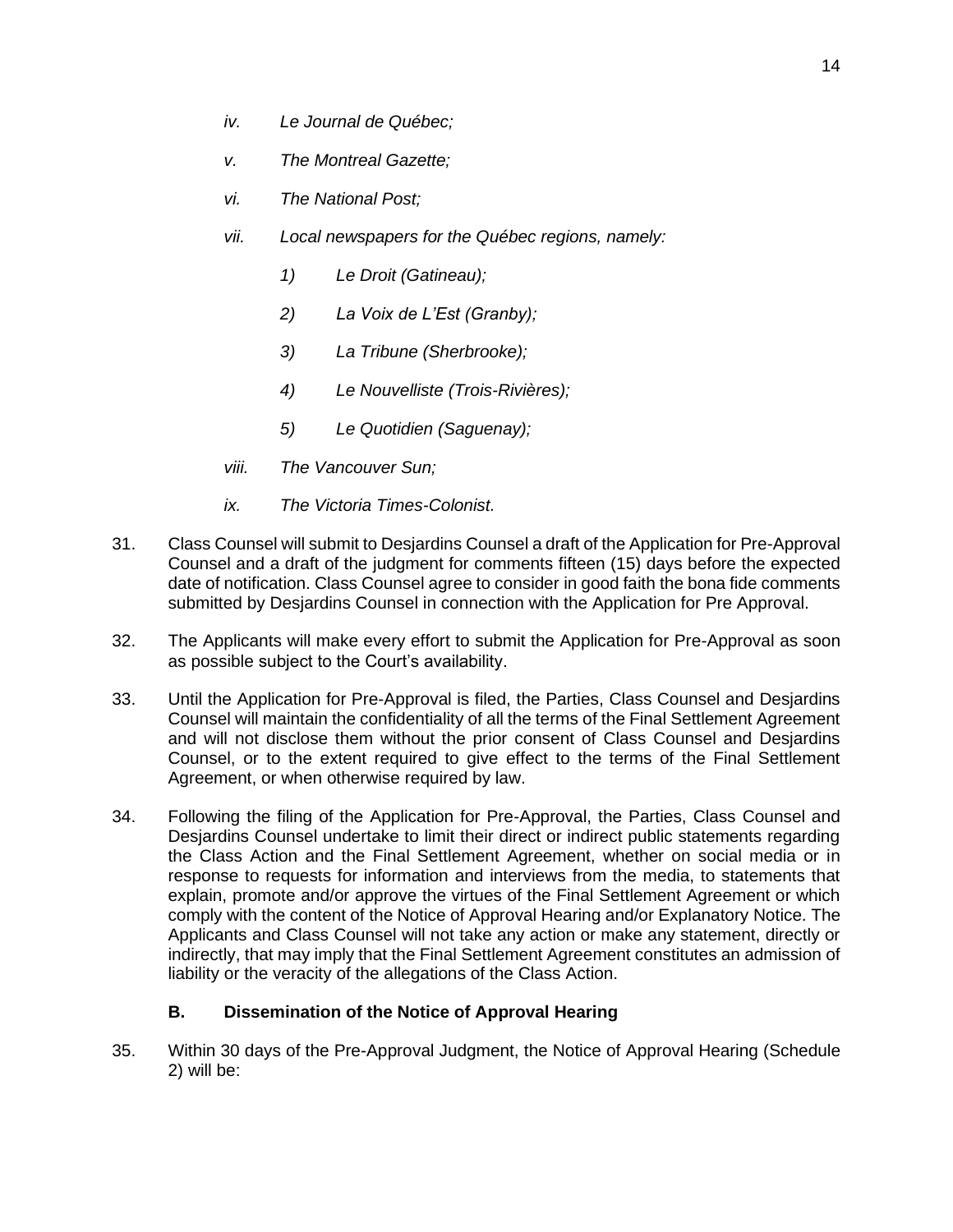- a. sent by the AccèsD service to each Class Member with a Desjardins AccèsD account; and
- b. published in the newspapers identified in paragraph 30 of the Final Settlement Agreement, if possible on the same occasion and on the same date, and/or in accordance with the terms and conditions identified in the Pre-Approval Judgment.
- 36. The costs of publishing the Notice of Approval Hearing will be borne by Desjardins, in addition to any other amount payable under the Final Settlement Agreement.

## **C. Opt-Out Procedure and presentation of objections**

- 37. Class Members who have not exercised their Opt-Out Right in the prescribed manner shall be irrevocably deemed to have chosen to participate in the Final Settlement Agreement and shall be bound by it, if approved, and by any judgment or order relating thereto.
- 38. A Class Member who wishes to exercise his or her Opt-Out Right shall, before the expiry of the opt-out period set by the Pre-Approval Judgment, file a written document with the Office of the Court and send it to the Claims Administrator stating the following:
	- a. his or her name and contact information; and
	- b. a signed declaration advising of his or her decision to exclude himself or herself from the Class Action and the Final Settlement Agreement.
- 39. A Class Member who wishes to assert with the Court his or her objection to the Final Settlement Agreement shall, before the expiration of the time limit set by the Pre-Approval Judgment, send to the Claims Administrator in writing the following:
	- a. his or her name and contact information; and
	- b. a signed statement detailing his or her objection to the Final Settlement Agreement and whether or not he or she intends to be represented by counsel to assert said objection.
- 40. The Claims Administrator shall, upon receipt, provide Class Counsel and Desjardins Counsel with a copy of all comments, objections or requests for exclusion received in response to the publication of the Notice of Approval Hearing.
- 41. At any time prior to the hearing of the Application for Approval, Class Counsel will be free, in their sole discretion, to contact any Class Member who has exercised his or her Opt-Out Right to verify that this person understands the benefits offered to him or her under the Final Settlement Agreement and that he or she has made an informed decision when determining his or her participation or exclusion. Any Class Member who is contacted by Class Counsel in the manner described in this paragraph and who, before the hearing of the Application for Approval, provides Class Counsel with a directive not to take into account the prior exercise of his or her Opt-Out Right, shall retain his or her status as a Class Member.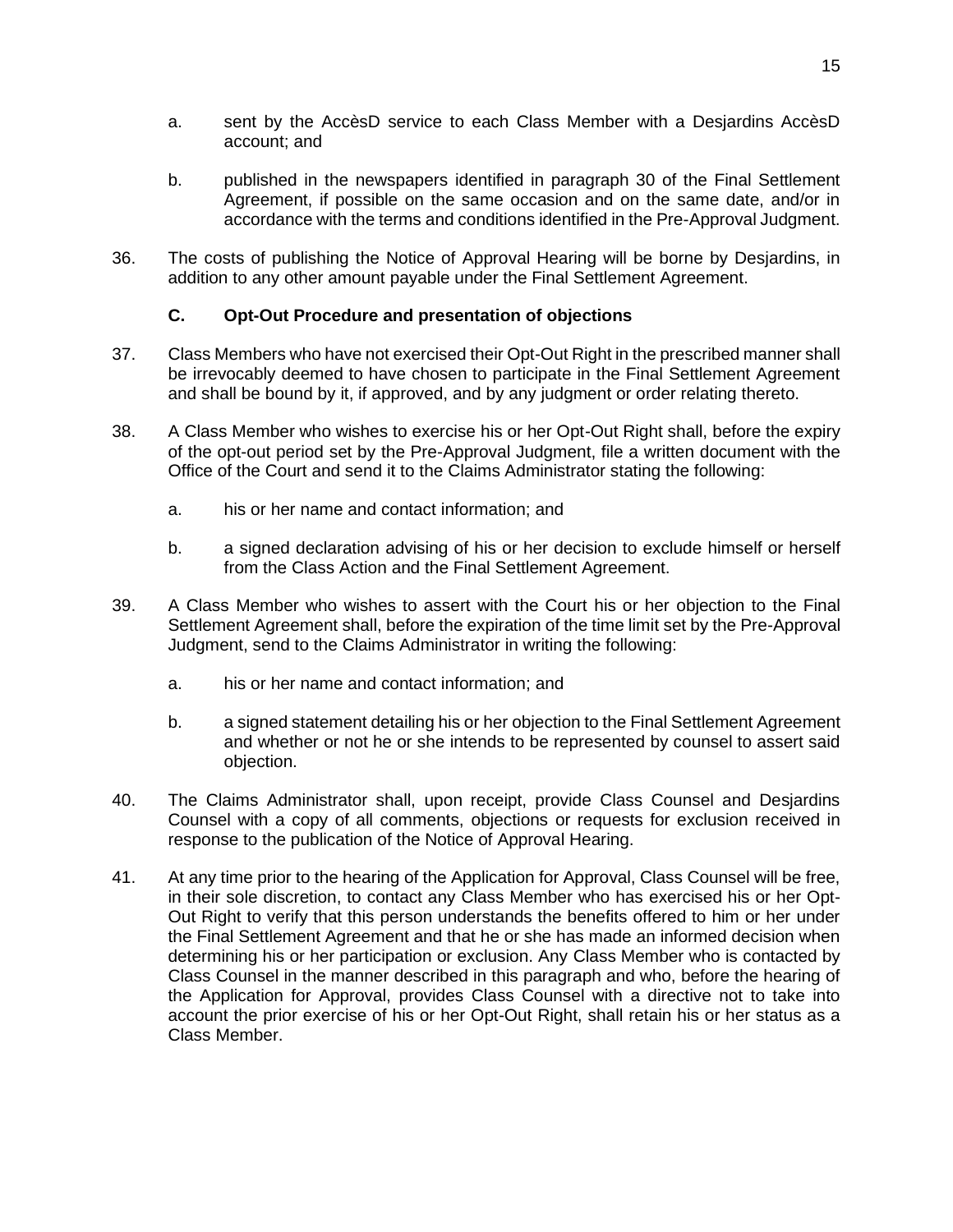- 42. As soon as possible after the expiry of the deadline for the exercise of the Opt-Out Right set out by the Court in the Pre-Approval Judgment, Class Counsel will file an Application for Approval with the Court seeking orders:
	- a. Approving the Final Settlement Agreement;
	- b. Ordering the Parties and Class Members, except those who have excluded themselves in accordance with the Final Settlement Agreement and the Pre Approval Judgment, to comply with the terms and conditions of the Final Settlement Agreement;
	- c. Approving the Administration Protocol (Schedule 5);
	- d. Substantially approving the form and content of the Claim Form (Schedule 3);
	- e. Appointing the Claims Administrator;
	- f. Ordering the Claims Administrator to maintain the confidentiality of any information concerning Class Members in accordance with paragraphs 46 to 48 of the Final Settlement Agreement;
	- g. Approving, substantially, the form, content and methods of dissemination of the Explanatory Notice;
	- h. Setting the Start Date of the Explanatory Notice Period; and
	- i. Approving the legal fees and extrajudicial costs and disbursements (plus applicable taxes) of Class Counsel.
- 43. Class Counsel will submit a draft of the Application for Approval and a draft of the judgment for approval to Desjardins Counsel within fifteen (15) days of the expected date of notification. Class Counsel agree to consider the bona fide comments submitted by Desiardins' Counsel in connection with the Application for Approval.
- 44. The Final Settlement Agreement will become enforceable on the Approval Date only.

## **E. Transmission of Information to the Claims Administrator**

45. Before the Start Date of the Explanatory Notice Period, Desjardins must send the Claims Administrator all the information necessary to allow the Claims to be processed. In order to preserve the confidentiality of Class Members' data and to reduce the risks inherent in any transfer of personal data, Desjardins will not transfer to the Claims Administrator any personally identifiable data about Class Members. Desjardins shall pre-validate the eligibility of Claimants upon delivery of the Explanatory Notice or validate the eligibility of Claimants itself using information collected by the Claims Administrator. If Desjardins is unable to validate a Claimant's eligibility using the information collected by the Claims Administrator, Desjardins shall so inform the Claims Administrator and shall advise the Claims Administrator which information collected is not sufficient to validate the Claimant's eligibility. The Claims Administrator, at its request and at its sole discretion, may then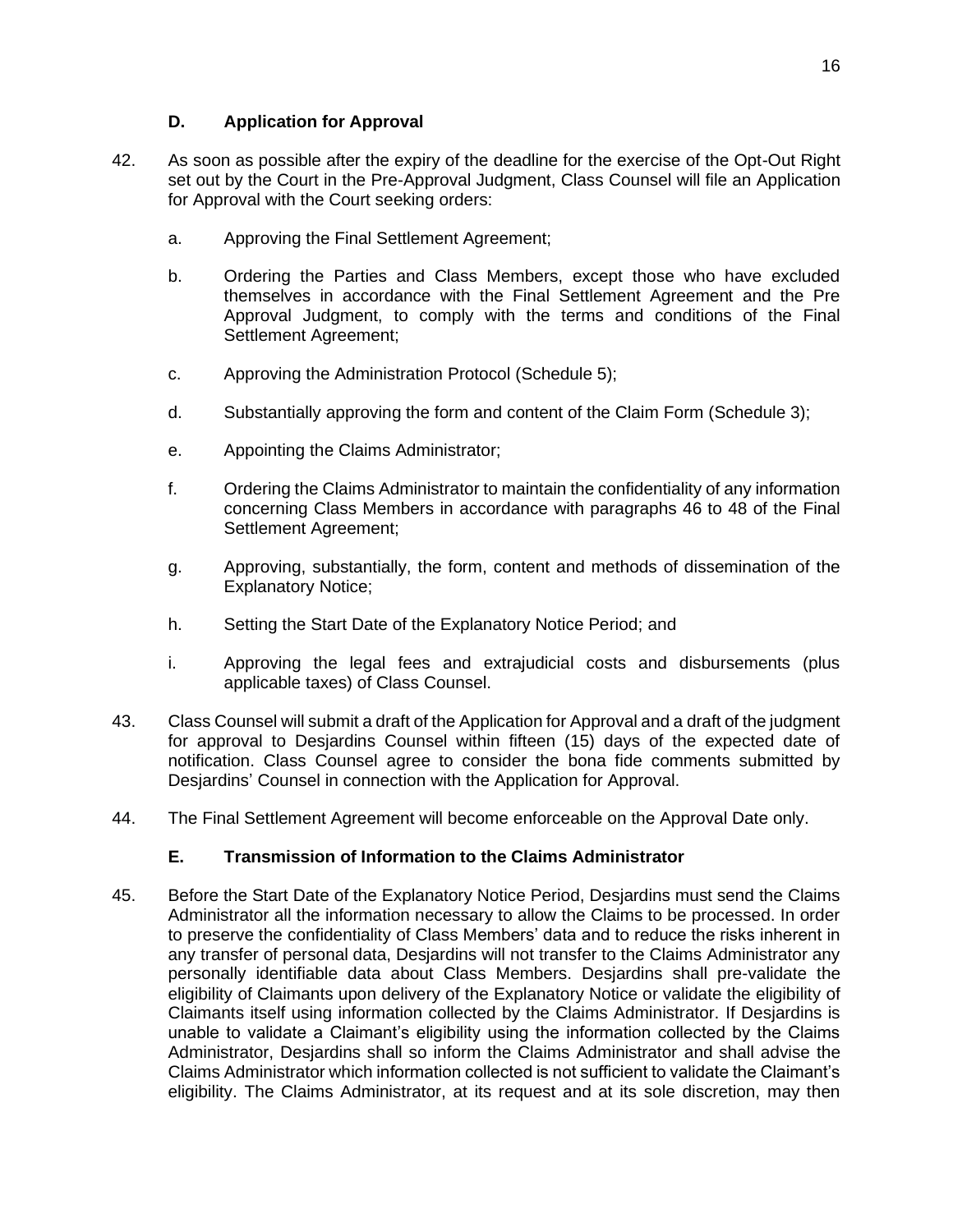validate the eligibility of said Claimant by means of a secure method to be determined between Desjardins and the Claims Administrator and which will not involve the transfer of personal data. At the end of this exercise, the Claims Administrator's decision as to whether or not to validate the eligibility of said Claimant shall be final and without appeal.

- 46. The Claims Administrator will sign a confidentiality agreement, a copy of which is attached hereto as **Schedule 6**, prohibiting the Claims Administrator from using any information about Class Members, including the information provided in accordance with this Final Settlement Agreement and that is collected in the administration of said agreement, for purposes other than those provided for in the Final Settlement Agreement, committing the Claims Administrator to take all necessary security measures to protect the information about Class Members and prohibiting the release of any such information except in cases provided for by law or pursuant to an order of the Court, in which case the Parties shall be informed thereof without delay.
- 47. As part of the approval of the Final Settlement Agreement by the Court, the Parties will further request the Court to order the Claims Administrator to maintain the confidentiality of any information relating to Class Members, including the information provided in accordance with this Final Settlement Agreement and that is collected in the administration of said agreement, and to prohibit the Claims Administrator from using such information about Class Members for purposes other than those provided for in the Final Settlement Agreement or to disclose such information, except as provided by law or pursuant to an order of a court of competent jurisdiction.
- 48. For greater certainty, to approve the Final Settlement Agreement, the Court shall allow Desjardins to transmit to the Claims Administrator certain information concerning Class Members in accordance with the Final Settlement Agreement and for the sole purposes set out therein. To do so, the Parties will jointly ask the Court to order that Desjardins be relieved of any other duty of confidentiality under applicable laws or under an applicable secret or privilege, for the sole purpose of allowing such transmission.

### **VI. RELEASE**

- 49. Effective on the Approval Date, in consideration of the commitments contained in the Final Settlement Agreement, the Releasees shall give a full and final release to the Released Parties, and discharge and relieve them, totally, entirely, and forever, in respect of all Released Claims.
- 50. This Release covers the entirety of the Released Parties' share in any solidary liability in respect of the Released Claims, which the Releasees acknowledge to have received under the Final Settlement Agreement. The Releasees shall accordingly release the Released Parties from solidary liability.
- 51. The Releasees acknowledge that they may discover new or different facts from those they know or believe they know about the Data Breach and the facts alleged in the proceedings in the Class Action, and that they intend to give a full and final release to the Released Parties in accordance with paragraph 49, notwithstanding the discovery or existence of new or different facts.
- 52. The Releasees and Class Counsel agree not to undertake, institute, file, continue or intervene in connection with, directly or indirectly, in the Province of Québec or anywhere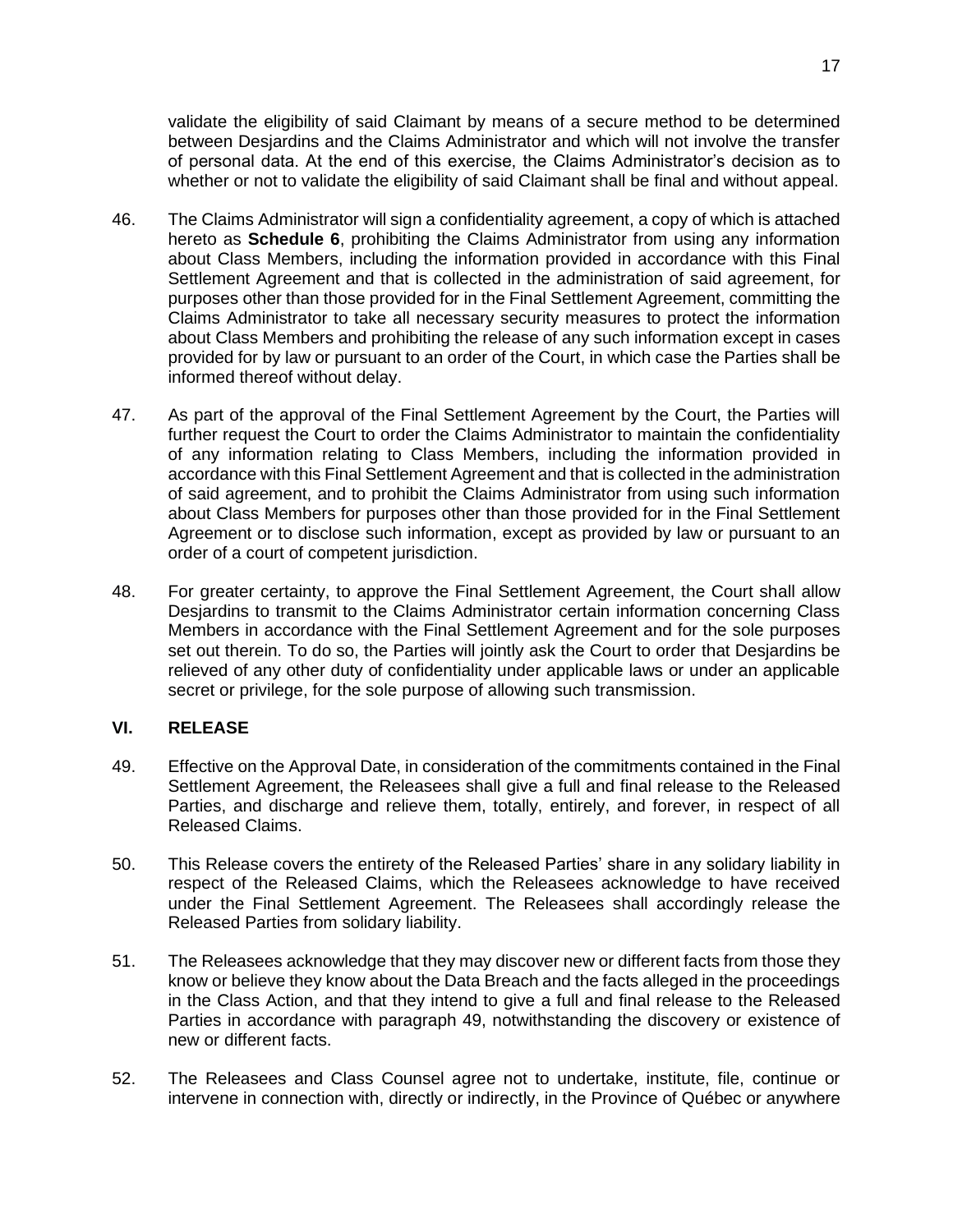else, in their own name or on behalf of any other person, any recourse, demand, action, cause of action, claim, whether collective, individual or any other nature, in respect of the Released Claims against the Released Parties, or any other person that would result in recourse or proceedings in warranty against the Released Parties or forced intervention by the latter.

- 53. The Applicants and Class Counsel agree to work with Desjardins in connection with any necessary proceedings filed by Desjardins to have the release resulting from the Final Settlement Agreement applied in the Wenman Class Action.
- 54. If the Court approves the Final Settlement Agreement and the Approval Judgment is rendered, the Applicants, Class Members and Class Counsel agree not to, directly or indirectly, institute any proceedings, complaints, actions, claims of any nature whatsoever resulting, in whole or in part, from a cause, act, omission or other fact or exhibit in support of the proceedings, in relation to the facts alleged in the proceedings in the Class Action.
- 55. This Release is without prejudice to the existence and right of Class Members to avail themselves of the Protection Measures, which will be maintained in force for a period of at least five (5) years from the Approval Date, and/or from the registration for Equifax, as the case may be.

### **VII. EFFECT OF THE FINAL SETTLEMENT AGREEMENT**

- 56. The Parties expressly reserve all their rights if the Final Settlement Agreement is not approved by the Court or does not take effect for any reason.
- 57. Desjardins has denied and continues to deny each of the allegations of liability and fault; Desjardins asserts that it has strong factual and legal defences with respect to all the alleged claims and that these claims are unfounded. Without admission of fault or liability of any nature whatsoever, Desjardins accepts the terms of the Final Settlement Agreement provided that all issues relating to the subject matter of the dispute are hereby fully resolved.
- 58. The Parties agree that the Final Settlement Agreement, whether or not it is terminated, and everything contained therein, as well as the negotiations, documents, discussions and procedures in any way, directly or indirectly, associated with the Final Settlement Agreement, shall not be used, offered or received as evidence in any pending or future civil, criminal or administrative action or proceeding, except in a pending or future proceeding to approve and/or execute the Final Settlement Agreement, to defend against Released Claims or otherwise as required by law.
- 59. No provision of the Final Settlement Agreement shall constitute or shall be construed or considered to constitute a waiver by Desjardins of any right or defence against any claim, demand or cause of action of a Class Member who exercised the Opt-Out Right or a waiver by Desjardins of any right or defence in the context of the dispute of the Class Action if the Final Settlement Agreement is not approved by the Court or otherwise becomes null and void pursuant to any provision of the Final Settlement Agreement.
- 60. All obligations of any nature assumed by Desjardins and Desjardins Counsel pursuant to the Final Settlement Agreement do not constitute an admission of liability on the part of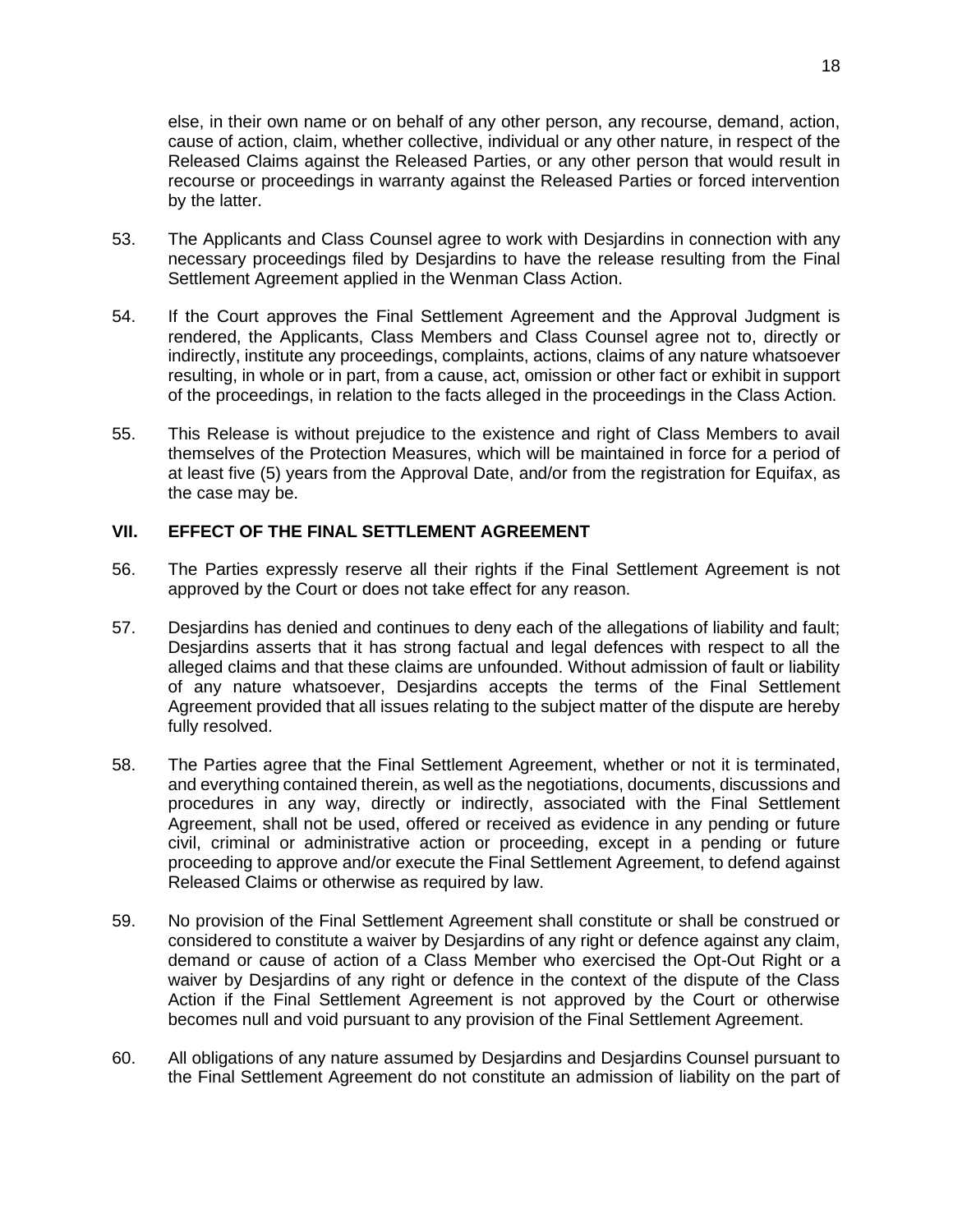Desjardins, nor does Desjardins' consent to the Final Settlement Agreement or to the issuance of the Approval Judgment.

61. If, for any reason, the Final Settlement Agreement is not approved or does not take effect or is terminated, the Final Settlement Agreement and any documents exchanged during negotiations cannot be interpreted as an admission of liability on the part of Desjardins.

## **VIII. FEES OF CLASS COUNSEL**

- 62. Desjardins will pay Class Counsel their judicial and extrajudicial fees and disbursements, plus applicable taxes, in lieu of the Applicants and Class Members, in addition to any other amount payable under the Final Settlement Agreement, subject to the approval of the Court.
- 63. The Parties shall make the necessary efforts to attempt to reach an agreement on the amount of such fees and disbursements.
- 64. In the absence of an agreement within the meaning of paragraph 63, the Parties shall proceed with a mediation session before the Honourable François Rolland, to attempt to reach an agreement on the amount of such fees and disbursements and, if no agreement reached, the Court shall decide on the applicable fees and disbursements.
- 65. If the Parties have agreed on the amount of fees and disbursements, it is understood that Desjardins undertakes not to contest the request for judicial and extrajudicial fees and disbursements of Class Counsel, and to make representations in response to the Court's questions supporting the agreement regarding the judicial and extrajudicial fees and disbursements of Class Counsel.
- 66. The Final Settlement Agreement is in no way conditional upon the approval of the judicial and extrajudicial fees and disbursements of Class Counsel. Any order or proceeding with respect to the judicial and extrajudicial fees and disbursements of Class Counsel, as well as any appeal relating thereto or any subsequent cancellation or amendment, shall not have the effect of terminating or cancelling the Final Settlement Agreement, nor of modifying or affecting the implementation, performance and deadlines set out in the Final Settlement Agreement.
- 67. In consideration of the payment of legal fees and extrajudicial costs and disbursements (plus applicable taxes) provided for in the Final Settlement Agreement, Class Counsel agree not to claim from Desjardins or Class Members any other judicial or extrajudicial fees or disbursements of any kind, directly or indirectly, and will not take any percentage from any other amount payable under the Final Settlement Agreement.
- 68. Unless otherwise provided in the Final Settlement Agreement, the Parties shall assume their respective costs incurred.

## **IX. TERMINATION OF THE FINAL SETTLEMENT AGREEMENT**

69. Desjardins will have the right to terminate the Final Settlement Agreement in any of the following circumstances: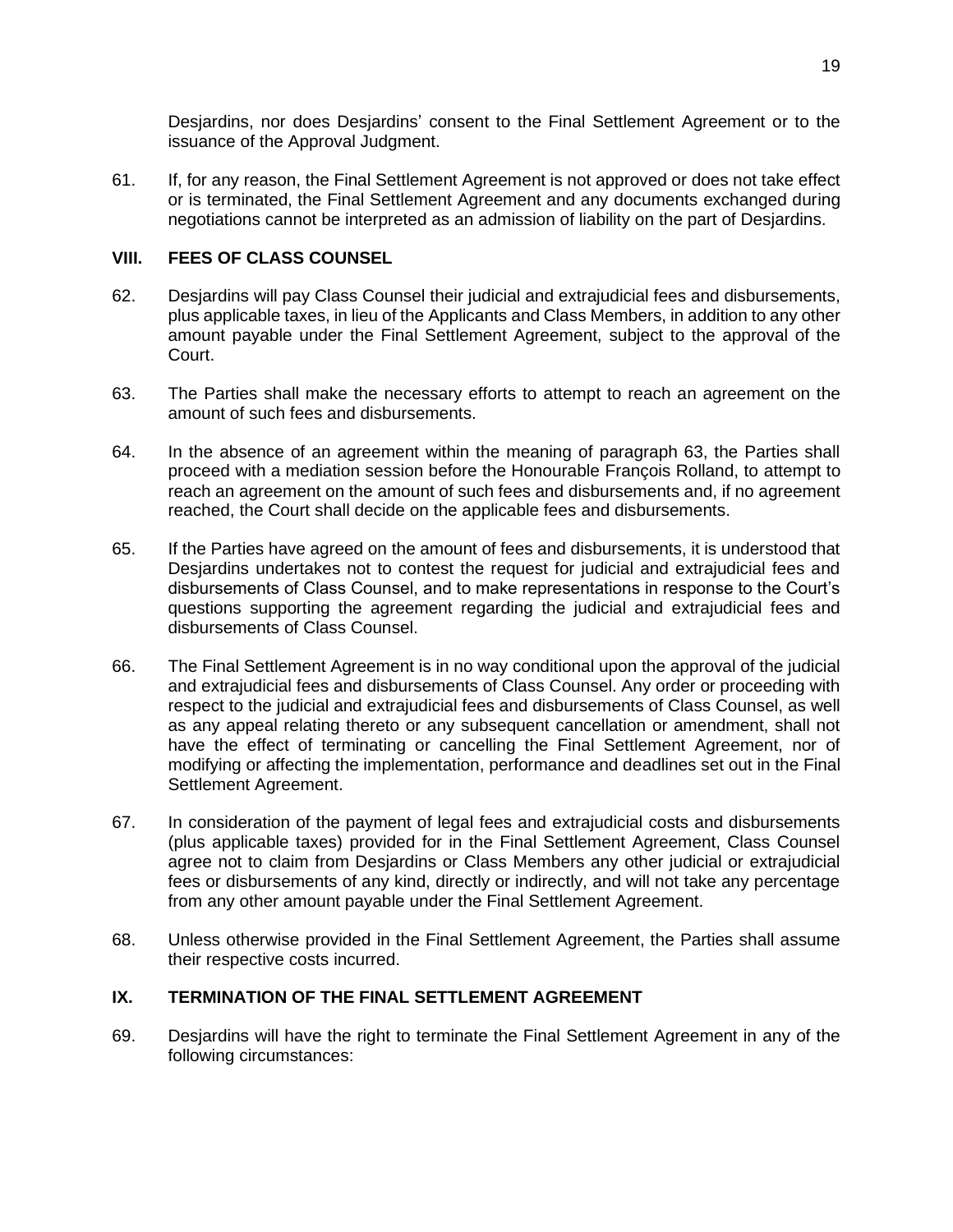- a. the Applicants fail to comply with any of their obligations or the conditions under the Final Settlement Agreement and do not cure such breach within ten (10) days of receipt of a written notice of default sent by Desjardins or Desjardins Counsel;
- b. the Application for Pre-Approval or the Application for Approval is not granted substantially by the Court or by an appellate court, particularly with respect to the approval of the Final Settlement Agreement;
- c. the number of Class Members who have exercised the Opt-Out Right exceeds a certain number of Excluded Members, which number is set forth in the Maximum Excluded Members Agreement, a copy of which is filed under seal and attached to this Final Settlement Agreement as **Schedule 7**;

by providing a written notice to the Applicants and Class Counsel, within ten (10) days of the occurrence of the circumstances described in sub-paragraph a. and b., or within thirty (30) days of receipt by Desjardins of all comments, contentions or requests for exclusion within the meaning of paragraph 40 following the expiration of the time period set forth in the Pre-Approval Judgment to exercise the Opt-Out Right concerning the circumstance described in sub-paragraph c.

- 70. Desjardins undertakes to make reasonable efforts not to incite or encourage any Class Member, including, without limitation, its officers and employees, to avail themselves of the Opt-Out Right.
- 71. If the Application for Pre-Approval or the Application for Approval (except, in the case of the Application for Approval, the request of Class Counsel to obtain approval of their judicial and extrajudicial fees and disbursements) is not granted substantially, particularly with respect to the approval of the Final Settlement Agreement, the Applicants, collectively and not separately, will have the right to terminate the Final Settlement Agreement by providing a written notice to Desjardins and Desjardins Counsel within ten (10) days of the occurrence of the circumstances mentioned above.
- 72. If the Settlement Agreement is terminated in accordance with its terms:
	- a. the Final Settlement Agreement shall be deemed null and void, shall not give rise to any right or obligation in favour of or against the Parties and Class Members and shall not be admissible, presented as evidence or used in litigation for any purpose whatsoever;
	- b. all applications made and orders rendered under the Final Settlement Agreement shall be null and void (except paragraphs 56 to 61 and 72 and the corresponding definitions provided for in paragraph 1 of the Final Settlement Agreement), shall be inoperative with respect to the Parties and shall not be presented as evidence or used in litigation for any purpose whatsoever; and
	- c. the Parties shall take all necessary measures and make all necessary representations to ensure that each of them is in the same situation for the purposes of the Class Action as if the Final Settlement Agreement had not been negotiated, entered into or filed with the Court, including by making the requisite motions to set aside any approval order issued or authorization of the Class Action; Desjardins reserves the right to contest said authorization of the Class Action.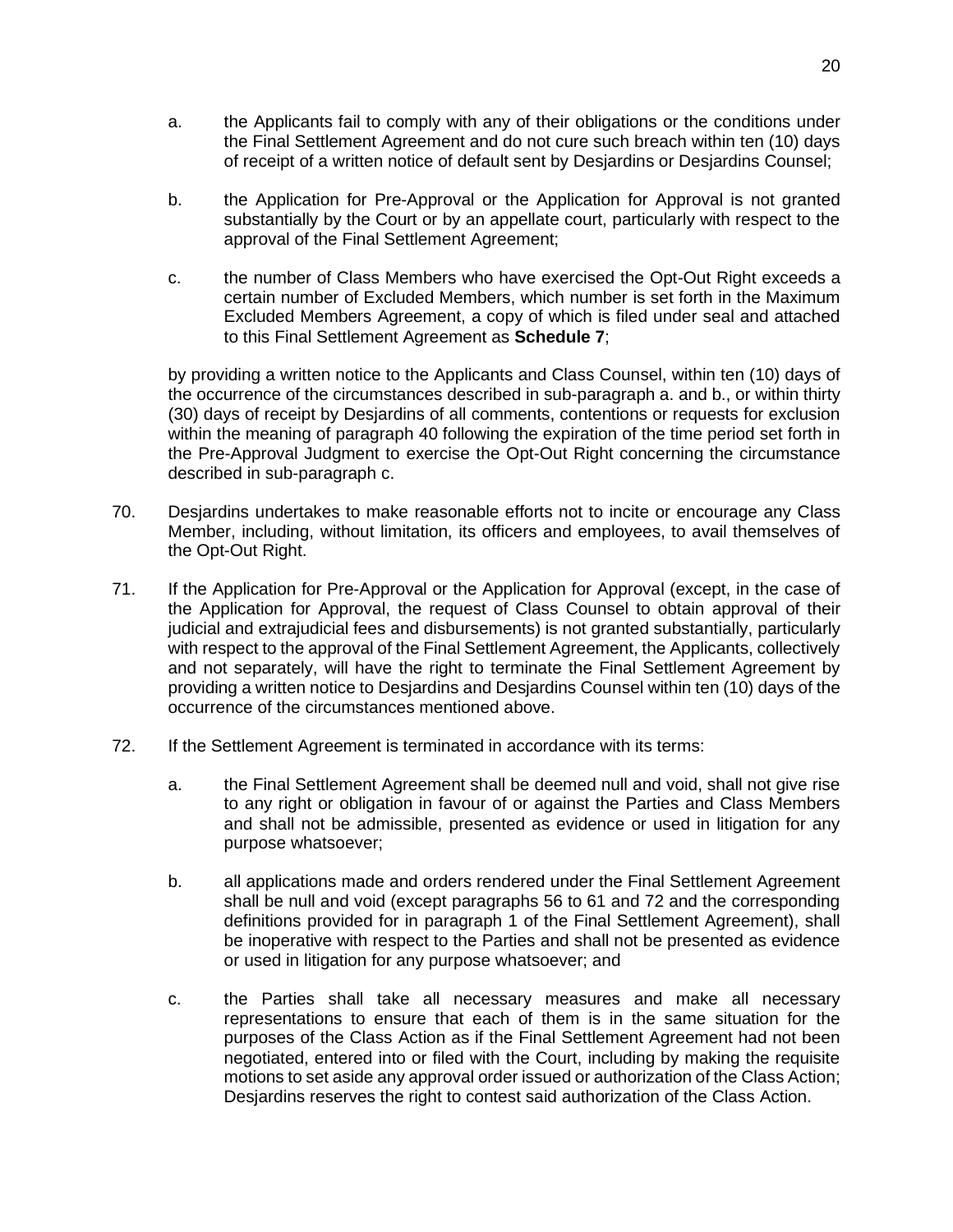### **X. GENERAL PROVISIONS**

- 73. In the Final Settlement Agreement:
	- a. the division of the Final Settlement Agreement into paragraphs and the insertion of headings are for reference purposes only and will not affect the interpretation of the Final Settlement Agreement; and
	- b. the terms "Final Settlement Agreement", "below", "above", "herein" and similar expressions refer to the Final Settlement Agreement and not to a specific paragraph or a specific portion of the Final Settlement Agreement.
- 74. For the purposes of the computation of time set out in the Final Settlement Agreement, unless otherwise indicated:
	- a. when there is a reference to a number of days between two events, the day that marks the starting point is not counted, but the day of the deadline is counted;
	- b. where there is a reference to a number of months between two events, the period expires on the day of the last month that bears the same date as the event that causes the period to run; if there is no identical date, the period expires on the last day of the month; and
	- c. when a period expires on a statutory holiday as defined by the *Code of Civil Procedure*, the period will expire on the following non-statutory holiday.
- 75. As part of the Final Settlement Agreement, the Final Settlement Agreement, the Administration Protocol, all notices to Class Members and all the claim forms - whatever they may be – will be drafted in both French and English. In the event of any inconsistency or discrepancy between a French version and an English version of a document, the French version shall prevail.
- 76. The notices to Class Members will be published in the newspapers in accordance with the respective language of such newspapers, and Desjardins will make reasonable efforts to have these notices distributed to members based on their language of correspondence, based on the available information held by Desjardins.
- 77. The Court will have sole and exclusive jurisdiction over the implementation, administration, interpretation and enforcement of the terms of the Final Settlement Agreement and the Parties and Class Members acknowledge the Court's jurisdiction.
- 78. The Final Settlement Agreement will be interpreted in accordance with the laws of the Province of Québec and those of Canada.
- 79. The Final Settlement Agreement takes precedence over the Agreement in Principle and any other agreement, undertaking, representations, negotiations and agreement between the Parties. None of the Parties will be bound by any other prior obligation, condition or representation with respect to the Final Settlement Agreement, unless expressly incorporated herein.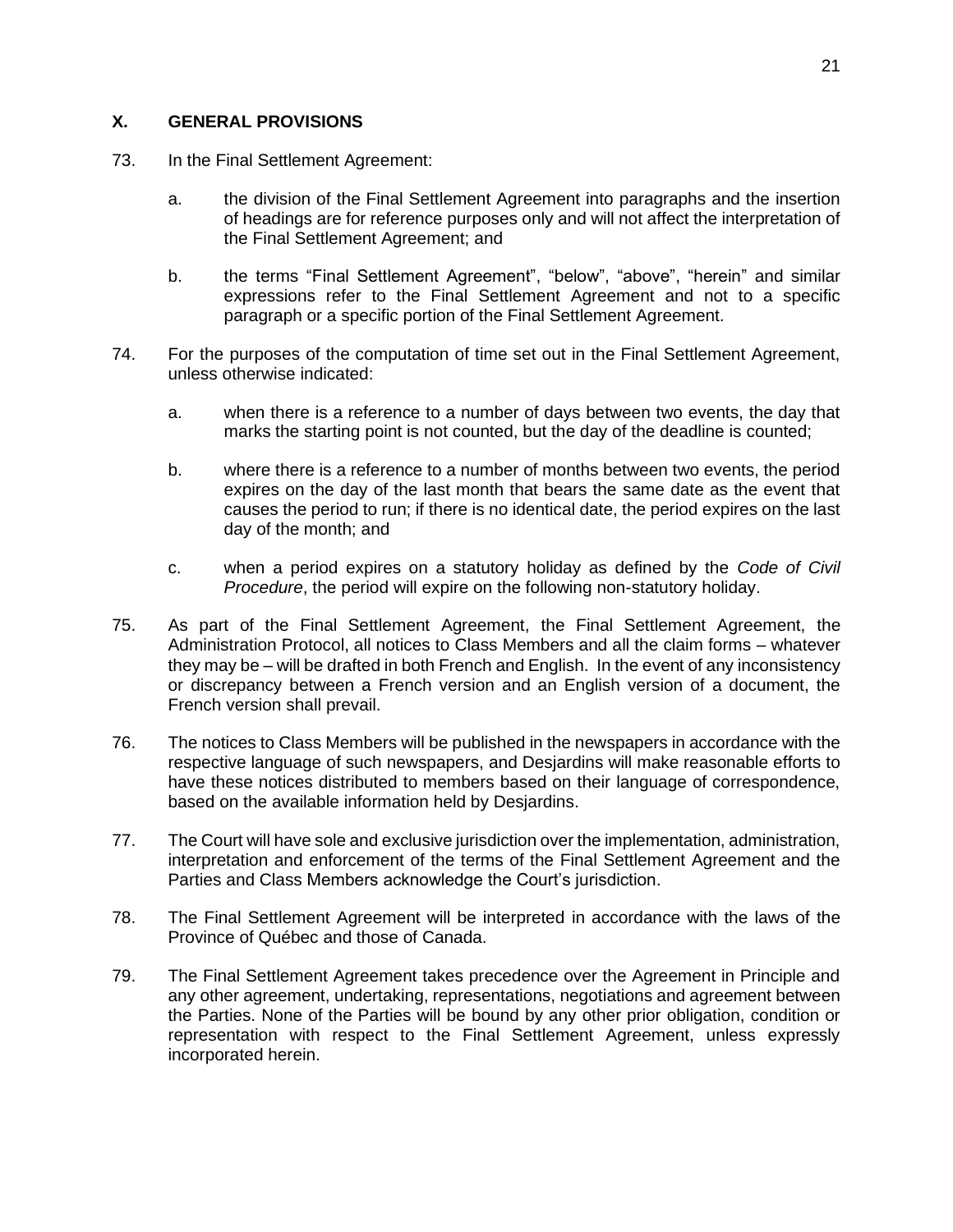- 80. The Final Settlement Agreement may not be modified or amended, except in writing and with the consent of the Applicants and Desjardins, and such modifications or amendments must be approved by the Court.
- 81. The Final Settlement Agreement will be binding on the Applicants, Class Members, Desjardins, Released Parties, and Releasees and all their successors and assignees.
- 82. The Final Settlement Agreement may be signed in several counterparts, which together constitute one and the same agreement, and a signature by fax or in a PDF file will be deemed an original signature for the purpose of signing the Final Settlement Agreement.
- 83. The Final Settlement Agreement was the subject of negotiations and discussions between Desjardins and Class Counsel, and each of the Parties was represented and advised by a competent lawyer. The Parties therefore waive the application of any law, rule, case law or other sources of law that would otherwise provide or could otherwise cause the Final Settlement Agreement to be interpreted against the authors of the Final Settlement Agreement. The Parties also agree that the content of previous versions of the Settlement Agreement shall not affect the appropriate interpretation of the Final Settlement Agreement.
- 84. The Final Settlement Agreement constitutes a transaction under articles 2631 and following of the *Civil Code of Québec*, CQLR c. CCQ-1991, and the Parties hereby waive any request relating to an error of fact, law and/or calculation.
- 85. The preamble is an integral part of the Final Settlement Agreement.
- 86. Any communication to the Applicants or Desjardins regarding the implementation and performance of the Final Settlement Agreement must be made in writing, either by courier or by email, and must be addressed as follows:

*For the Applicants:* 

### **SISKINDS DESMEULES, LAWYERS**

43 De Buade Street, Suite 320 Québec, Québec G1R 4A2

Me Karim Diallo Me Francis-Olivier Angenot-Langlois



### **AND/OR**

### **KUGLER KANDESTIN LLP**

1 Place Ville Marie, Suite 1170 Montréal, Québec H3B 2A7 Me David Stolow Me Alexandre Brosseau Wery